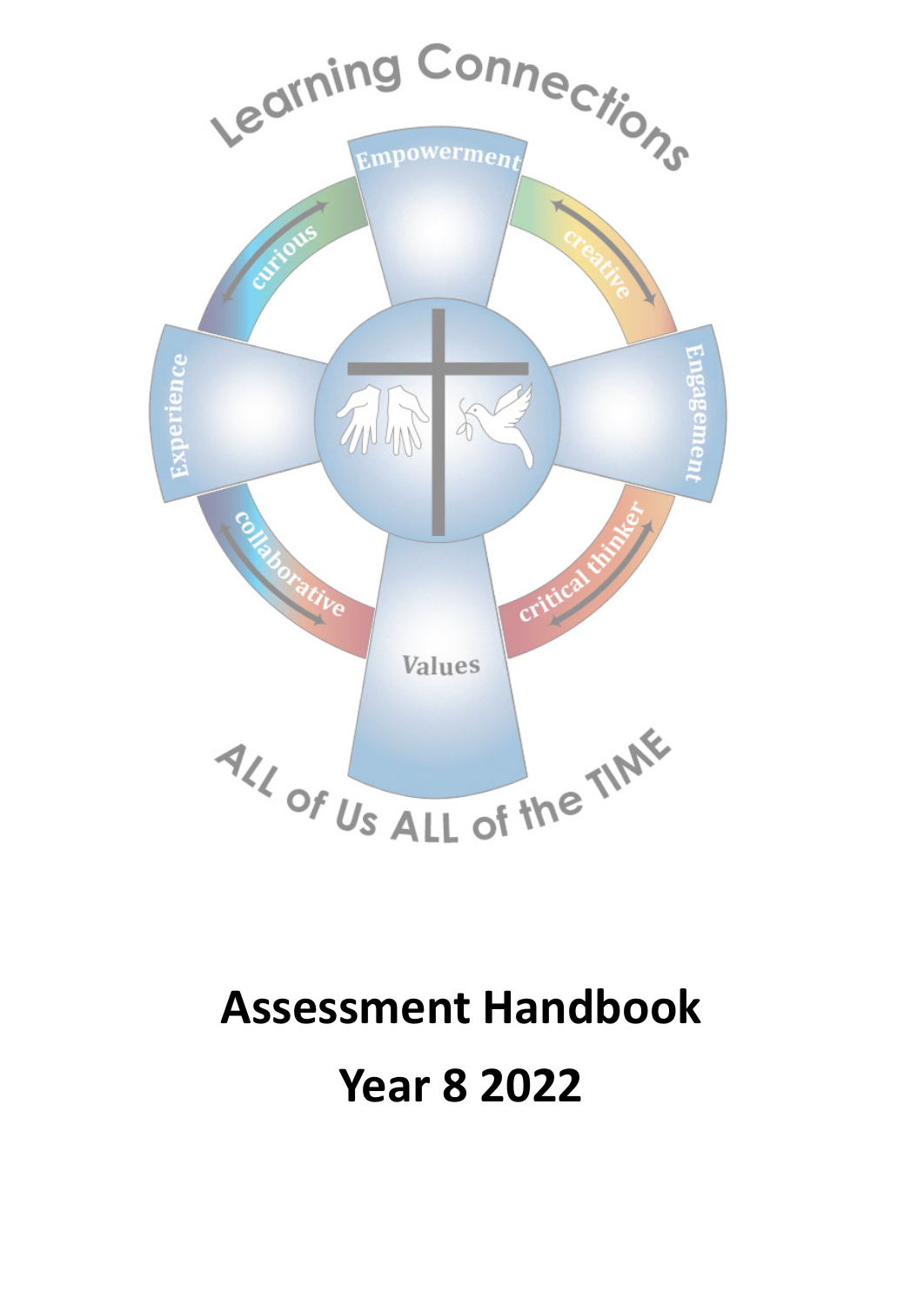#### **Bede Polding College Assessment Policy**

## **1. Rationale**

Over the course of the last 36 years, our College has strived to build a dynamic, harmonious Catholic community, which is focused on individual learning, and built on the foundations laid by our patron, Australia's first Bishop John Bede Polding. This foundation of compassion, faith, integrity, and missionary zeal underpins our College motto 'Called to Bring Peace'. We believe that every student has the right to learn, and that we can create 21st Century learning environments that bring out the very best in every individual. We actively engage with parents and carers to set learning goals and provide feedback on student progress so that every student can improve and reach their potential.

This policy is intended to ensure students understand the importance of the assessment program and the implications of not complying with assessment requirements. A key factor in quality education is delivering a transparent program directed by clear guidelines and consistent application of procedures.

As a secondary school within the Catholic Diocese of Parramatta it is essential to ensure compliance with:

- 1.1 the NSW Education Standards Authority (NESA)
- 1.2 NSW requirements for the award of RoSA
- 1.3 Preliminary Higher School Certificate and Higher School Certificate courses as detailed in the Assessment Certification and Examination Manual and

These can be found at <https://ace.nesa.nsw.edu.au/>

#### **2. Guiding Principles**

- 2.1 Assessing student achievement is the process of collecting information on student performance in relation to the objectives and outcomes of a course. This can be achieved in many ways including formal testing through to informal observation of students. The type of assessment tool depends on the outcomes being assessed and the learning needs of individual students.
- 2.2 Our College ensures that students with a disability can access and participate in education on the same basis as other students, as required under the *Disability Standards for Education 2005.*

Some students with a disability will require adjustments to assessment practices in order to demonstrate what they know and can do in relation to syllabus outcomes and content. The type of adjustments and support will vary according to the particular needs of the student and the requirements of the activity. Teachers will consult the Inclusion Team and Inclusion Mentors to determine the most appropriate adjustments to assessment. These may include (but are not limited to):

- adjustments to the assessment process, for example scaffolded instructions, additional guidance provided, highlighted key-words or phrases, the use of specific technology, extra time in an examination
- adjustments to assessment activities, for example rephrasing questions, using simplified language, fewer questions or alternative formats for questions
- alternative formats for responses, for example written point form instead of essays, scaffolded structured responses, short objective questions or multimedia presentations.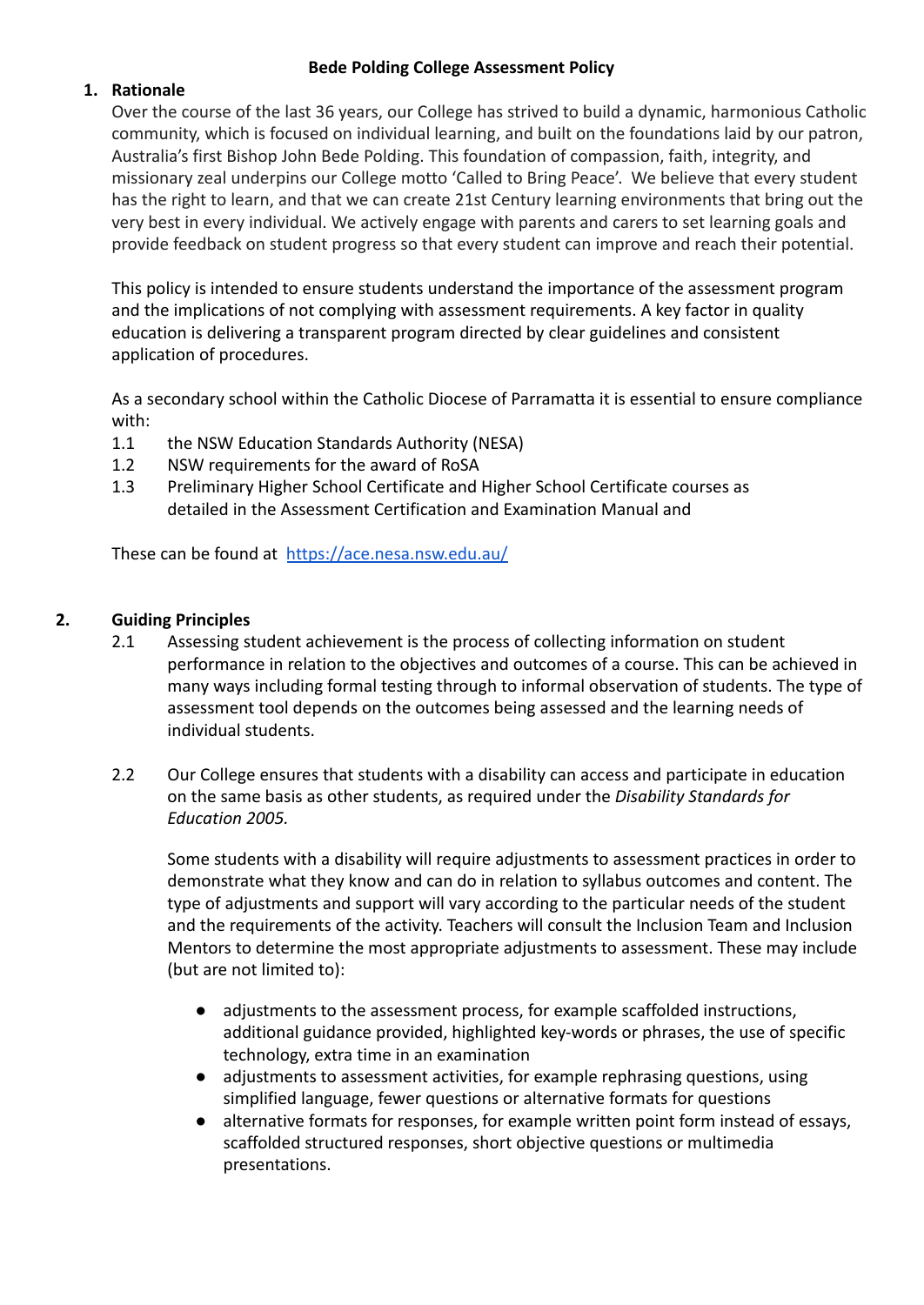2.3 All assessment tasks and procedures at Bede Polding College are delivered in a consistent manner across all subject areas and Year levels to ensure equity for students and transparency of the assessment process. The underlying principle is that no student is disadvantaged or gains an advantage through circumstances beyond their control. Students should feel that all assessment is fair and equitable.

# **1. Policy**

# **3.1 Commencement of Assessment**

3.1.1 Years 7 - 10

Student progress throughout Years 7, 8, 9 and 10 are reported via a grade (A - E) which summarises the level of a student's performance in a particular course. Marks may be awarded for a task which will reflect the range within the A - E grade awarded. In this instance, marks will also be indicated with grades on the Marking Criteria/Guidelines. The assessment program will begin at the commencement of each academic year.

## **3.2 Assessment Notification**

- 3.2.1 All students are provided with an electronic copy of their relevant assessment Handbook via Canvas at the commencement of each school year. This booklet will be updated as required and can be accessed, along with the Assessment Overview, on Canvas Course: [Year 8 Wellbeing](https://canvas.parra.catholic.edu.au/courses/10136) and the College website.
- 3.2.2 Assessment Handbooks contain a copy of this policy, and an Assessment Overview outlining the assessment program for each subject including the following details for each assessment task held throughout each Report Semester:
	- Date/Week of task
	- Nature of each task
	- Report Outcomes assessed.
- 3.2.3 Students may also be given more detailed notification of assessment tasks in writing, at least two weeks prior to a task.

# **3.3 Absence from Assessment Tasks**

3.3.1 It is the expectation of the College that students will be present at school for any scheduled assessment task and that any take-home task or assignment will be submitted by the due date.

# **3.4 Role of ICT**

- 3.4.1 The College does not guarantee that College ICT resources will: (a) always be available (including printing); or (b) be free from any defects.
- 3.4.2 Students must take personal responsibility for their assessment work, including the use of ICT. Therefore, tasks not submitted on the due date owing to computer, device, printer, USB, Internet, or another ICT failure WILL NOT be accepted for grounds of non-completion/non-submission.
- 3.4.3 The "backing up" of all work is the responsibility of the student and the College does not accept responsibility for the lateness of completion of assessment tasks due to technological failure.
	- Students should employ strategies to prevent the loss of work. These might include:
		- backing up files regularly
		- sending work to your email during the progress of the task
		- printing off hard copies during the progress of the task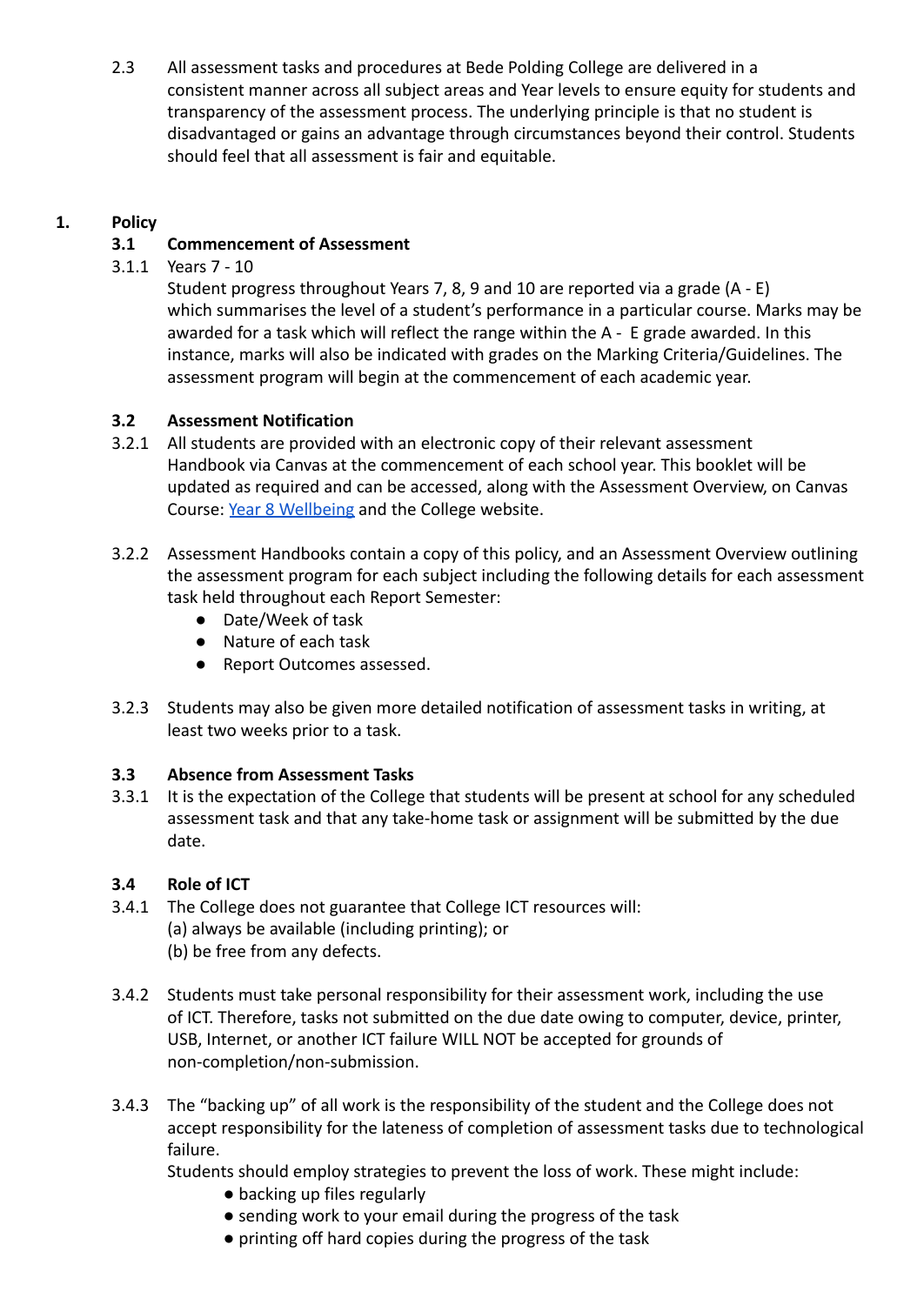- saving work in Google Drive
- backing up devices regularly

## **3.5 Plagiarism and Academic Misconduct**

- 3.5.1 The College has procedures to deal with allegations of different types of academic misconduct by students.
- 3.5.2 Plagiarism is one type of academic misconduct. Teachers will use their professional judgement to discount all or part of any work that is plagiarised in the marking process, and all assessment submissions in Canvas will undergo a plagiarism check through *unicheck*. Students have access to unicheck, and should ensure that they check all of their work before submission. 'Plagiarism is when you pretend that you have written or created a piece of work that someone else originated.' (Board of Studies, HSC Assessments and Submitted Works, Advice to Students, 2006) [NESA - Plagiarism](https://www.educationstandards.nsw.edu.au/wps/portal/nesa/11-12/hsc/hsc-all-my-own-work/plagiarism/!ut/p/z1/rVNLc4IwEP4tHjhmsnlI8EgfitbXVFHJxcFIFYWAyEj11xec9qi0Y_eQmczs99jNFyzxAkvtn8KNn4eJ9qPy7klzybsOAAPat_pTCjYbzLrjtoDhxMTzawO1iUkcTt5GHYuAPR0Rk_YEHblNLCs8oR1CLDoAQQXY7-Pn8YvTptBvfuPhRtnwO_ydBnnf_wxLLJXO03yLvbRYqkTngc4NSLNkF6gcFcHKAB0cfQMIQYQasD2q64H8KELxGSWFRkWS7UtM5G9CPwuPccWaqnCNvZVqgUXXLSTWJkNccY4sEayQCAhlnIEq62eK2zbl_SXNK72ad6jj8EoP4qYHyvH8FAYFdnWSxWUyJn8c0alVIA8q1NCLB-l7dVEq_0q4OxykXQaqStFnjhf_mKg0dl03ttgZ7T8Gr4x7vdPlaYikZzcaXwIrPCg!/dz/d5/L2dBISEvZ0FBIS9nQSEh/?urile=wcm%3Apath%3A%2Fpw_content%2Fproject-web%2Fnesa%2F11-12%2Fhsc%2Fhsc-all-my-own-work%2Fplagiarism)

#### **3.6 Illness/Misadventure**

- 3.6.1 The illness and misadventure process is available to support students who are unwell or have an accident or other misadventure at the time of a formal assessment or examination.
- 3.6.2 Any illness or medical procedure that prevents a student from attending, completing, or submitting a scheduled assessment task may be considered reasonable grounds for application of Illness.
- 3.6.3 If a student experiences illness with regard to attending, completing, or submitting an assessment task they must make an application for Illness using the Illness/Misadventure form via Canvas - Year 8 Learning and Wellbeing on, before, or **within two consecutive days of the due date.** Students/Parents may want to contact the Director of Learning and Innovation, or the relevant Leader of Learning and Wellbeing to inform them that Illness has occurred and an application will be pending.

Concession for Illness will only be approved by the College Principal and/or Director of Learning and Innovation. All applications will be reviewed and **medical certification or note of parental explanation will be required**. A copy of the IMF google form is available on Canvas - [Year 8 Wellbeing](https://canvas.parra.catholic.edu.au/courses/10136)*,* or via the College website.

- 3.6.4 Students must be prepared to attend, complete or submit the assessment task on the next day of their return to the College, with a submitted Illness/Misadventure form and accompanying Documentation.
- 3.6.5 Misadventure is any unknown event that prevents a student from attending, completing or submitting a scheduled assessment task.
- 3.6.6 If a student experiences misadventure with regard to attending, completing or submitting an assessment task they must make an application for Misadventure using the Illness/Misadventure form (IMF form) via Canvas on, before, or **within two days of the due date**. Students/Parents may want to contact the Director of Learning and Innovation, or the relevant Leader of Learning and Wellbeing to inform them that a Misadventure has occurred and an application will be pending. A copy of the IMF google form is available on Canvas - *Year 8 Learning and Wellbeing,* or via the College website.
- 3.6.7 Misadventure will only be approved by the College Principal and/or Director of Learning and Innovation. All applications will be reviewed and **supporting documentation or note of parental explanation may be required**.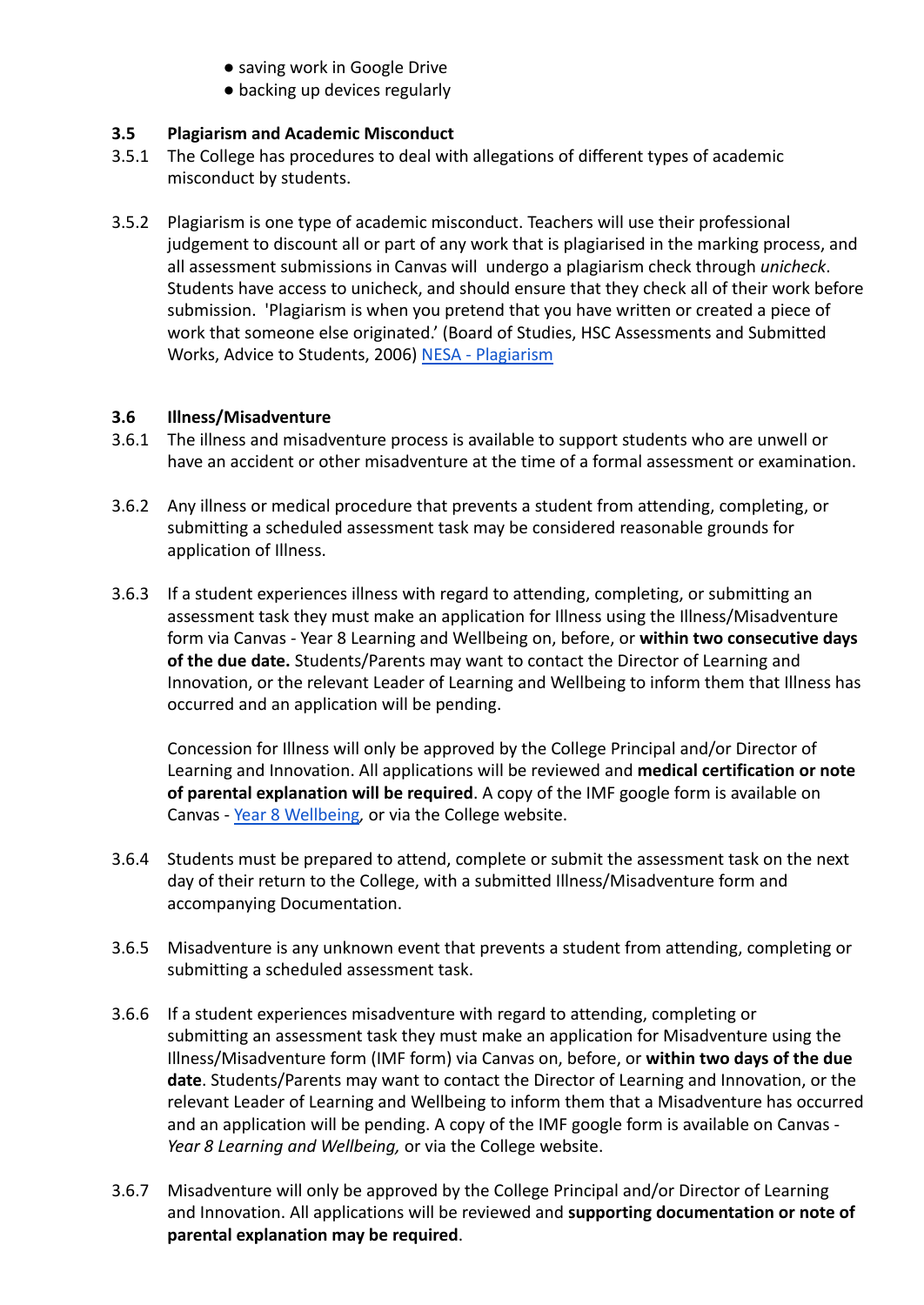3.6.8 Students must be prepared to attend, complete or submit the assessment task on the next day of their return to the College, with a submitted Illness/Misadventure and accompanying documentation.

## **3.7 Appeals and penalties**

- 3.7.1 Students may appeal an assessment result that is believed to be incorrect. Students should contact their teacher immediately if they believe their assessment result is incorrect. If students feel they have been incorrectly graded in a course, they should talk to their teacher immediately. If still not satisfied that the result is correct, students can apply to the Principal or Director of Learning and Innovation for a review. In this review, the College will review the student's task in light of the marking process, including:
	- how the task reflects the course performance band descriptors
	- weighted its assessment tasks in line with the NESA requirements
	- complied with its stated assessment program when deciding your grade
	- miscalculated or made a clerical error when deciding your assessment grade.
- 3.7.2 **Penalties** Students who fail to attend, complete, or submit an assessment task on time, without Illness/Misadventure Approval **must attend a two-hour Thursday workshop**, with the intention that they complete the overdue assessment work. The class teacher will contact parents directly to communicate, in this instance. The College Leaders of Learning may also make contact with parents/guardians and an interview may be required to outline College requirements and expectations.
- 3.7.1 Students who **submit or complete assessment work before the two-hour Thursday date issued, will be required to attend the workshop for one hour**, as a consequence of the penalty for failing to complete/submit assessment work according to submission details.

#### **3.8 Student results and feedback**

- 3.8.1 Teacher feedback about student learning is essential for students and integral to teaching, learning and assessment. Feedback can clarify for students:
	- how their knowledge, understanding, and skills are developing in relation to the syllabus outcomes and content being addressed
	- how to improve their learning.
- 3.8.2 While it is not a requirement for teachers to provide informal feedback to students during the development of student work for a formal assessment task, it may be a valuable way for teachers to monitor student progress and the authorship of student work.
	- Marks or grades are not to be attributed to informal feedback, rather, teacher feedback should be descriptive in its nature, allowing students to improve upon their achievement of the outcomes being assessed.
	- The College and Learning Faculties will make decisions and notify students regarding the provisions of informal feedback ensuring equal opportunity for all students to receive feedback from teachers.
	- Formal assessments will have checkpoint dates, which will be an opportunity for teachers to give students feedback on the achievement of the syllabus outcomes being assessed.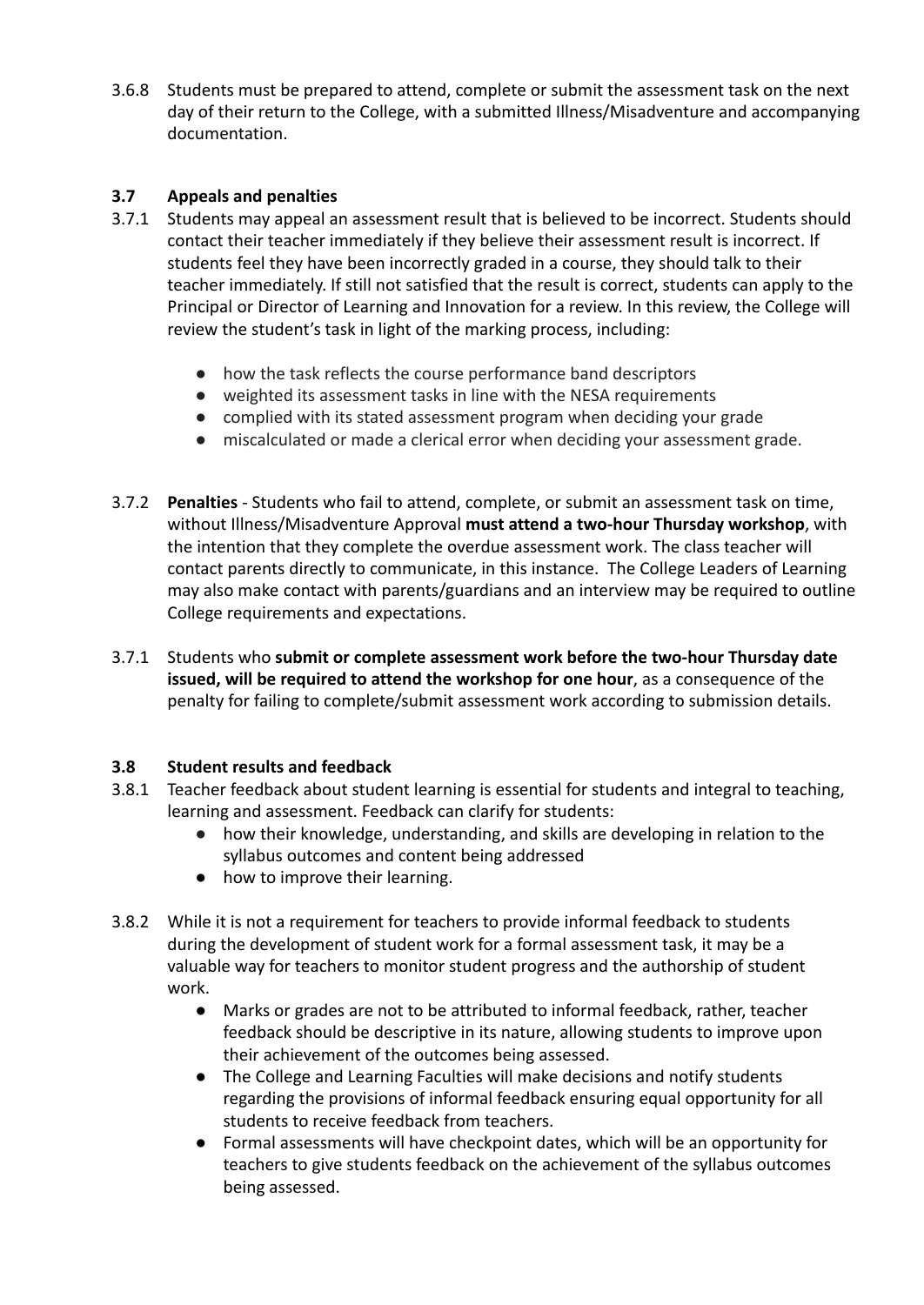3.8.3 The College will ensure that following the completion/submission of student tasks, they will be graded and given appropriate feedback **within 10 school days of completion/submission**.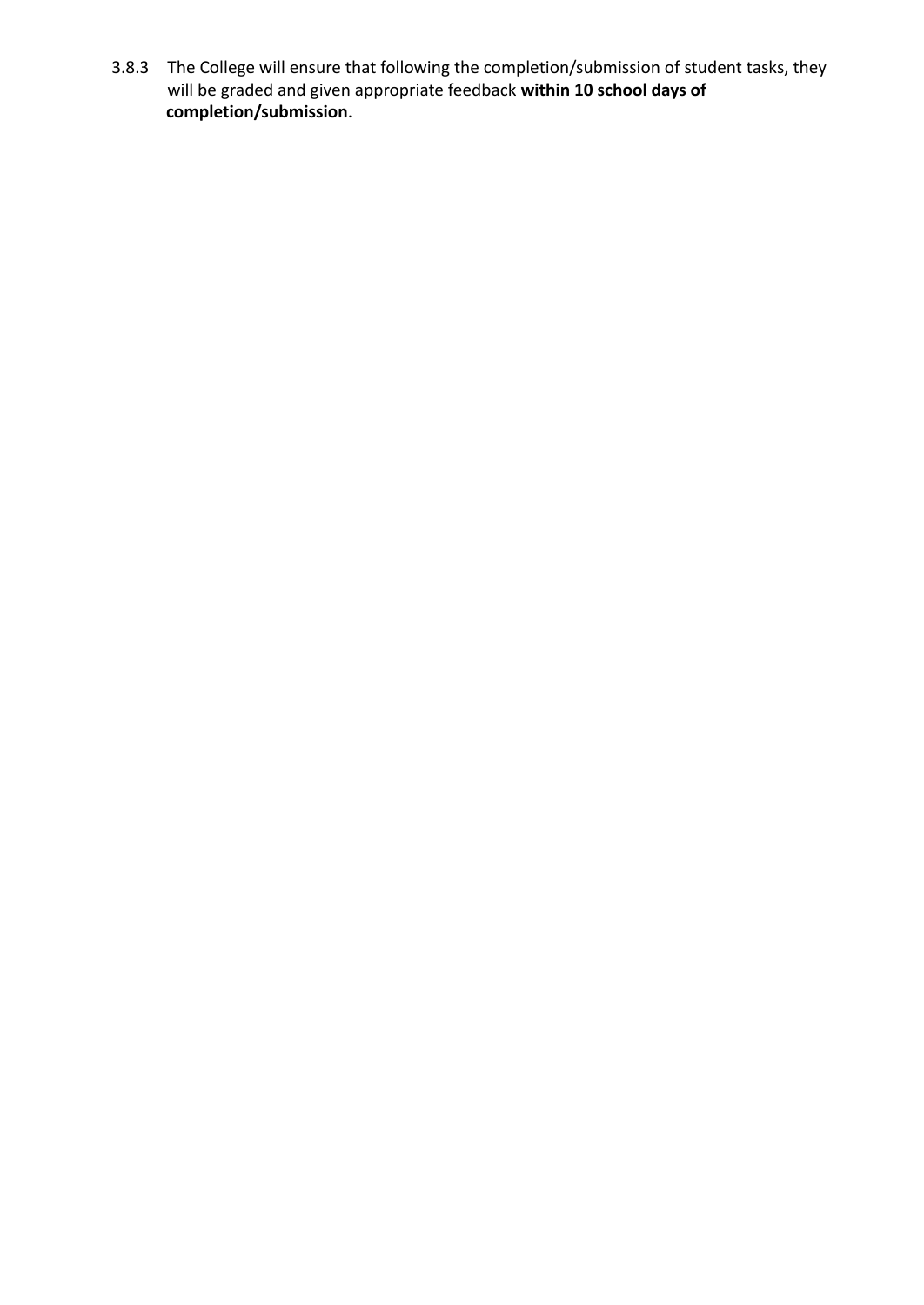

# **Assessment Overview Year 8 2022**



|    | Term 1                                                                                                                                              | Term <sub>2</sub>                                                                                                                                    | Term <sub>3</sub>                                                                                                                          | Term 4                                                                                                                                                                           |
|----|-----------------------------------------------------------------------------------------------------------------------------------------------------|------------------------------------------------------------------------------------------------------------------------------------------------------|--------------------------------------------------------------------------------------------------------------------------------------------|----------------------------------------------------------------------------------------------------------------------------------------------------------------------------------|
| 1  |                                                                                                                                                     | <b>PDHPE</b><br>Sem 1 Visual Arts                                                                                                                    |                                                                                                                                            | Sem 2 Visual Arts                                                                                                                                                                |
| 2  |                                                                                                                                                     | Geography                                                                                                                                            | History                                                                                                                                    |                                                                                                                                                                                  |
| 3  |                                                                                                                                                     |                                                                                                                                                      |                                                                                                                                            |                                                                                                                                                                                  |
| 4  | <b>Visual Arts</b>                                                                                                                                  |                                                                                                                                                      | <b>Visual Arts</b>                                                                                                                         | Geography<br><b>PDHPE</b>                                                                                                                                                        |
| 5  | Maths<br><b>Visual Arts</b><br>Tech. Food & Agriculture<br>Tech. Timber & Digital<br>technologies<br>Tech.Textiles & Media<br>Tech.Metal & Graphics | Geography                                                                                                                                            | <b>Visual Arts</b><br>Tech. Food & Agriculture<br>Tech. Timber & Digital<br>technologies<br>Tech.Textiles & Media<br>Tech.Metal & Graphics |                                                                                                                                                                                  |
| 6  | <b>Music</b><br>Sem 1 Visual Arts                                                                                                                   | <b>Assessment block</b><br><b>Maths</b><br>Science<br>Sem 1 Music<br>Japanese                                                                        | Music<br>Sem 2 Visual Arts                                                                                                                 | <b>Assessment block</b><br>Flourish<br><b>Maths</b><br>Science<br>Sem 2 Music<br>French<br>Japanese                                                                              |
| 7  | History                                                                                                                                             | Tech. Timber & Digital<br>technologies<br>Sem 1 Tech.Textiles & Media<br>Sem 1 Tech.Metal &<br>Graphics<br>Sem 1 Timber tech.<br>Sem 1 Digital tech. |                                                                                                                                            | Sem 2 Tech. Timber &<br>Digital technologies<br>Sem 2 Tech.Textiles & Media<br>Sem 2 Tech.Metal &<br>Graphics<br>French<br>Japanese<br>Sem 2 Timber tech.<br>Sem 2 Digital tech. |
| 8  | Flourish<br>Sem 1 Food Tech<br>Sem 1 Agriculture Tech                                                                                               | French<br>Sem 1 Visual Arts<br>Sem 1 Timber tech.<br>Sem 1 Digital tech.<br>Sem 1 Tech.Metal &<br>Graphics                                           | French<br>Japanese                                                                                                                         | Sem 2 Visual Arts<br>Sem 2 Food Tech<br>Sem 2 Agriculture Tech<br>Sem 2 Tech.Metal &<br>Graphics                                                                                 |
| 9  | French<br>Japanese                                                                                                                                  |                                                                                                                                                      | Flourish                                                                                                                                   |                                                                                                                                                                                  |
| 10 | Science<br>Sem 1 Music<br>Sem 1 Visual Arts                                                                                                         | Flourish                                                                                                                                             | Maths<br>Sem 2 Music<br>Sem 2 Visual Arts                                                                                                  |                                                                                                                                                                                  |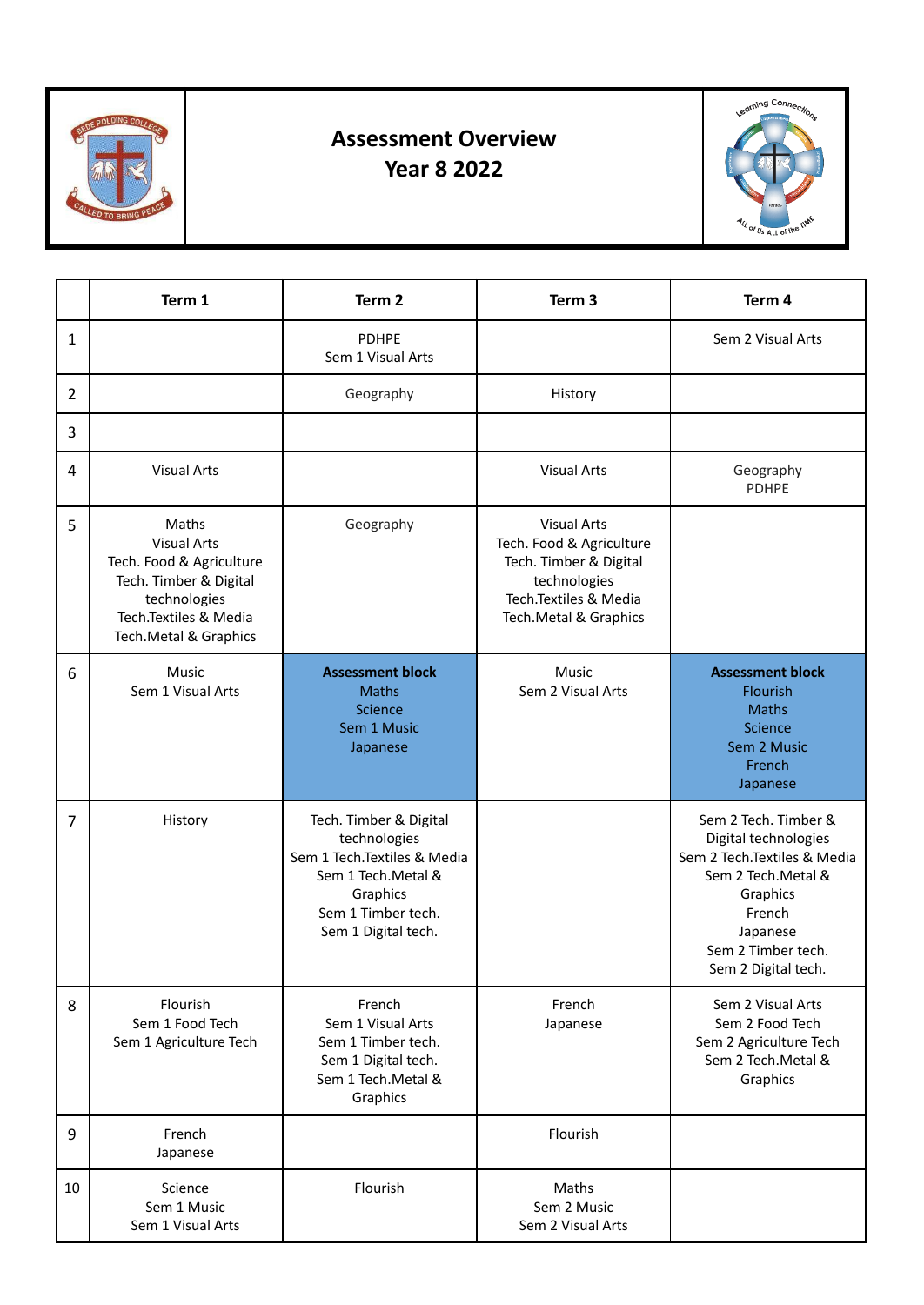

# **Assessment / Report Program** Year 8 2022



| <b>Subject</b>                                                                | <b>FLOURISH</b>    |                                     |                                                                           |                             |                             |                        |
|-------------------------------------------------------------------------------|--------------------|-------------------------------------|---------------------------------------------------------------------------|-----------------------------|-----------------------------|------------------------|
| Year                                                                          | Year <sub>8</sub>  |                                     |                                                                           |                             |                             |                        |
| <b>Task Number</b><br><b>Task Type</b>                                        | Report<br>Outcomes | <b>Task</b><br>Notification<br>Date | <b>Task Due</b><br>Date                                                   | Sem 1 Report<br>Weighting * | Sem 2 Report<br>Weighting * | Yearly<br>Weighting ** |
| 1. Scene<br>Redesign -<br>Storyboard<br>and Reflective<br>Writing<br>response | 1, 2, 3, 4, 5, 6   | Term 1<br>Week 4,<br>Wed Feb 23rd   | Term 1<br>Week 8,<br>Wed Mar 23rd                                         | 100                         |                             | 25                     |
| 2. Persuasive<br>Advertisement<br>(PBL) and<br>Individual<br>Reflection       | 1, 2, 5, 6, 7      | Term 2,<br>Week 6                   | Term 2,<br>Week 10<br>Wed Jun 29th                                        |                             | 35                          | 25                     |
| 3. Narrative<br>and Reflection                                                | 1, 2, 5, 6, 8      | Term 3,<br>Week 5                   | Term 3,<br>Week 9<br>Wed Sep 14th                                         |                             | 35                          | 25                     |
| 4. Exam                                                                       | 1, 2, 5, 6, 9      | Term 4,<br>Week 2                   | Term 4<br>Week 6<br>Assessment<br><b>Block</b><br>14th - 18th<br>November |                             | 30                          | 25                     |
|                                                                               |                    |                                     | <b>TOTAL:</b>                                                             | 100%                        | 100%                        | 100%                   |

|   | <b>FLOURISH Report Outcomes</b>                                                                                                                                     |
|---|---------------------------------------------------------------------------------------------------------------------------------------------------------------------|
| 1 | responds to a variety of texts, including Sacred Scripture and Tradition in appreciative, imaginative and interpretive ways                                         |
| 2 | composes clear and coherent texts in critical, imaginative and interpretative ways, appropriate to audience, purpose and<br>context                                 |
| 3 | demonstrates a Catholic understanding of the teachings of Sacred Scripture and Tradition with regard to the dignity of<br>every person                              |
| 4 | demonstrates ways in which prayer and spirituality are faith responses central to the life and mission of the Church                                                |
| 5 | uses language to shape meaning through the thoughtful selection and ordering of appropriate content, and by drawing on<br>a widening repertoire of language choices |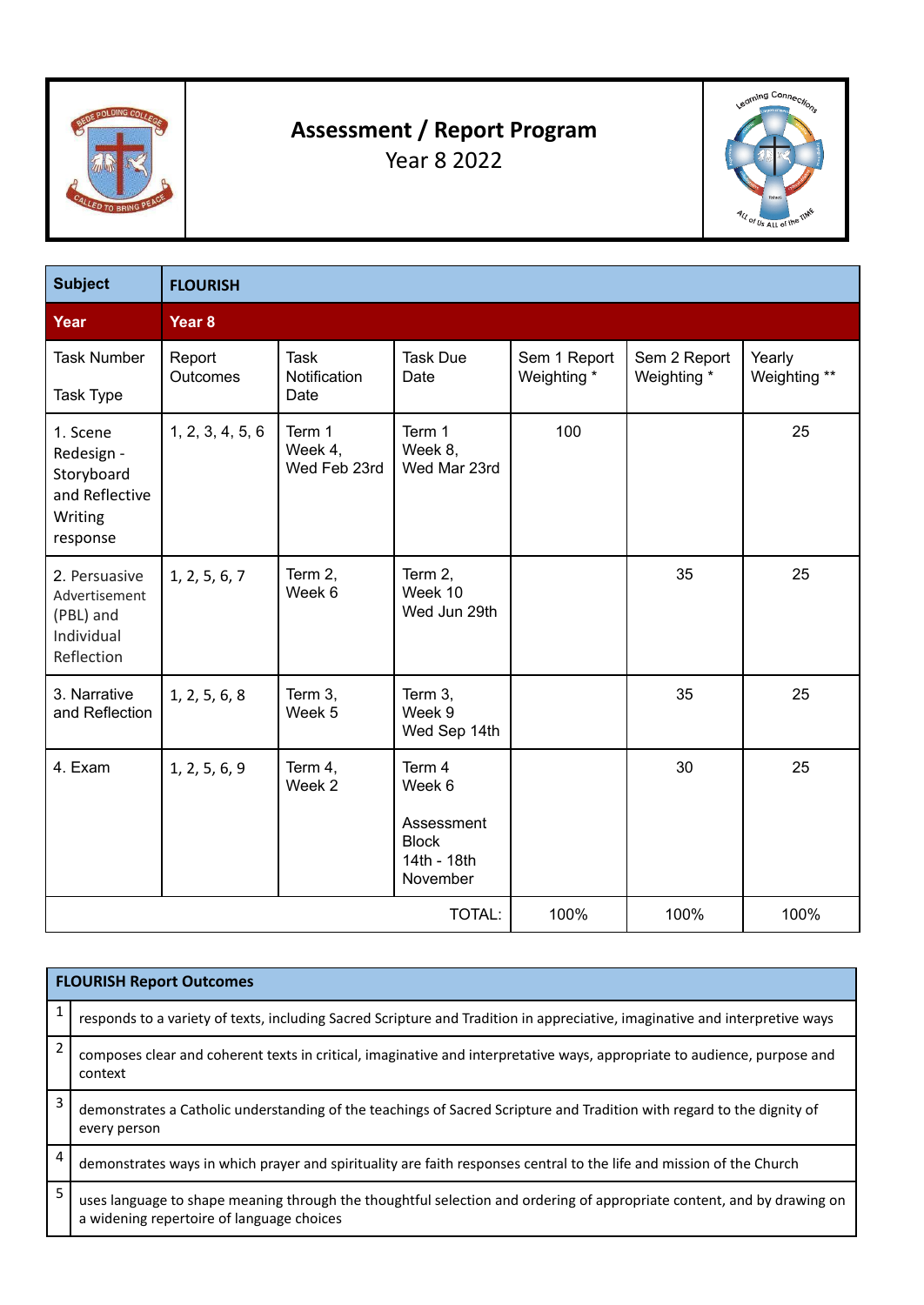| 6 | uses, reflects on and assesses their individual and collaborative skills for learning                                                             |
|---|---------------------------------------------------------------------------------------------------------------------------------------------------|
|   | demonstrates an understanding of how God is revealed in the beauty of creation in our world and our responsibility to<br>care for our common home |
| 8 | demonstrate an understanding of Scriptures and Church teachings that reflects our Christian mission to be peacemakers in<br>the world             |
| 9 | Demonstrates an understanding of how Reconciliation renews and rebuilds relationships with God, others and ourselves                              |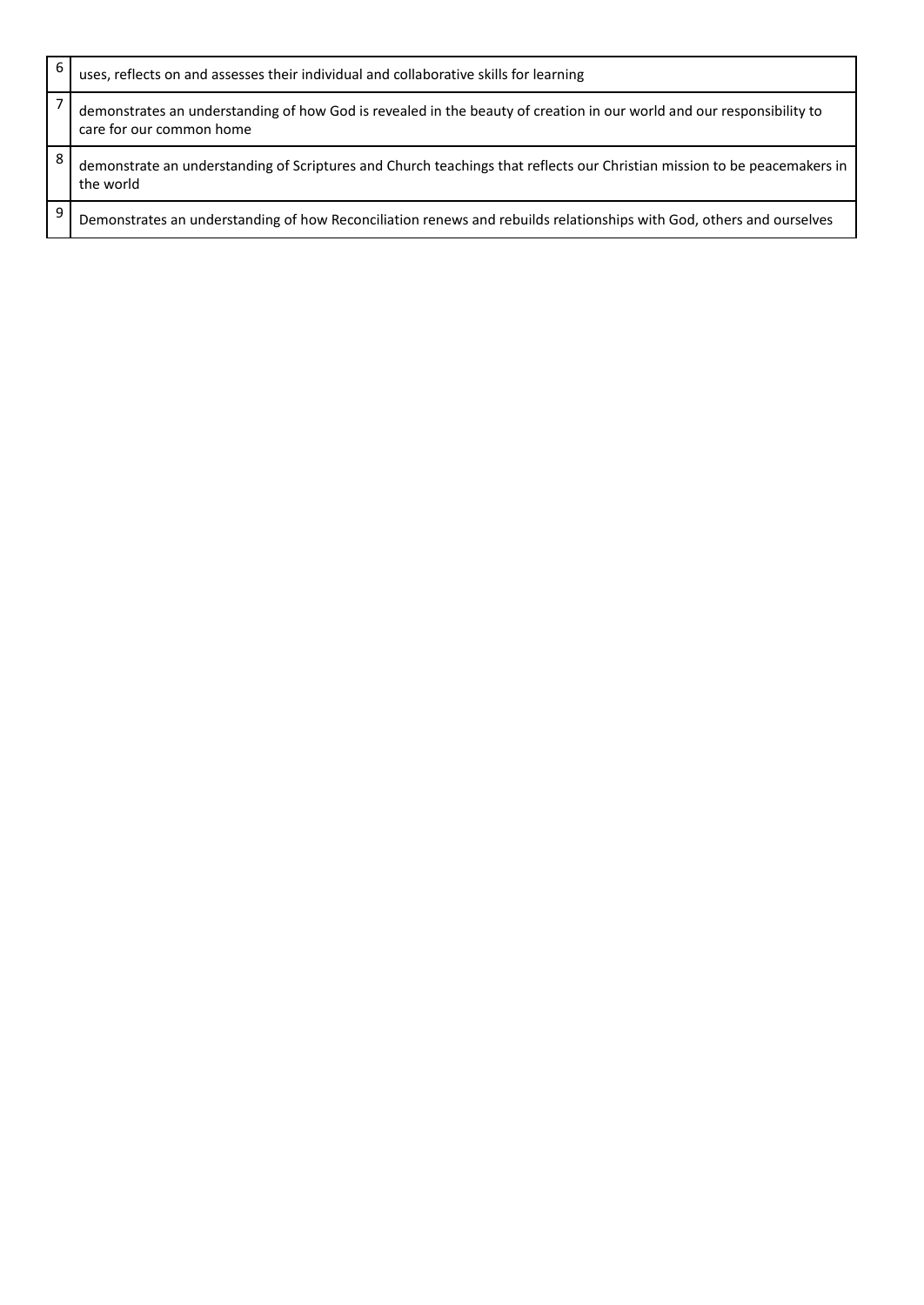| <b>Subject</b>                                         | <b>Mathematics</b> |                                     |                         |                             |                             |                        |
|--------------------------------------------------------|--------------------|-------------------------------------|-------------------------|-----------------------------|-----------------------------|------------------------|
| Year                                                   | Year <sub>8</sub>  |                                     |                         |                             |                             |                        |
| <b>Task Number</b><br>Task Type                        | Report<br>Outcomes | <b>Task</b><br>Notification<br>Date | <b>Task Due</b><br>Date | Sem 1 Report<br>Weighting * | Sem 2 Report<br>Weighting * | Yearly<br>Weighting ** |
| 1. Triangles<br>and<br>Quadrilaterals<br>In Class test | $\mathbf{1}$       | Term 1,<br>Week 3                   | Term 1<br>Week 5        | 25%                         |                             | 12.5%                  |
| 2. Semester 1<br>Examination                           | 2, 3, 4            | Term 2,<br>Week 4                   | Term 2,<br>Week 6       | 75%                         |                             | 37.5%                  |
| 3.<br>Percentages<br>in-class test                     | 5                  | Term 3,<br>Week 8                   | Term 3,<br>Week 10      |                             | 20%                         | 10%                    |
| 4. Semester 2<br>Examination                           | 6, 7, 8, 9         | Term 4,<br>Week 4                   | Term 4,<br>Week 6       |                             | 80%                         | 40%                    |
|                                                        |                    |                                     | <b>TOTAL:</b>           | 100%                        | 100%                        | 100%                   |

|                | <b>Mathematics Report Outcomes</b>                                                                                                     |
|----------------|----------------------------------------------------------------------------------------------------------------------------------------|
| 1              | classifies, describes and uses properties of triangles and quadrilaterals                                                              |
| $\overline{2}$ | analyses single sets of data using measures of location and range                                                                      |
| 3              | generalises number properties to operate with algebraic expression                                                                     |
| $\overline{4}$ | operates with positive-integer and zero indices of numerical bases                                                                     |
| 5              | solves problems involving purchasing goods                                                                                             |
| 6              | applies Pythagoras' theorem to calculate side lengths in right-angled triangles, and solve related problems                            |
| 7              | creates and displays number patterns; graphs and analyses linear relationships; and performs transformations on the<br>Cartesian plane |
| 8              | uses formulas to calculate area of quadrilaterals and circles; and uses formulas volumes of prisms and cylinders                       |
| 9              | operates with rates and ratios, and explores their graphical representation                                                            |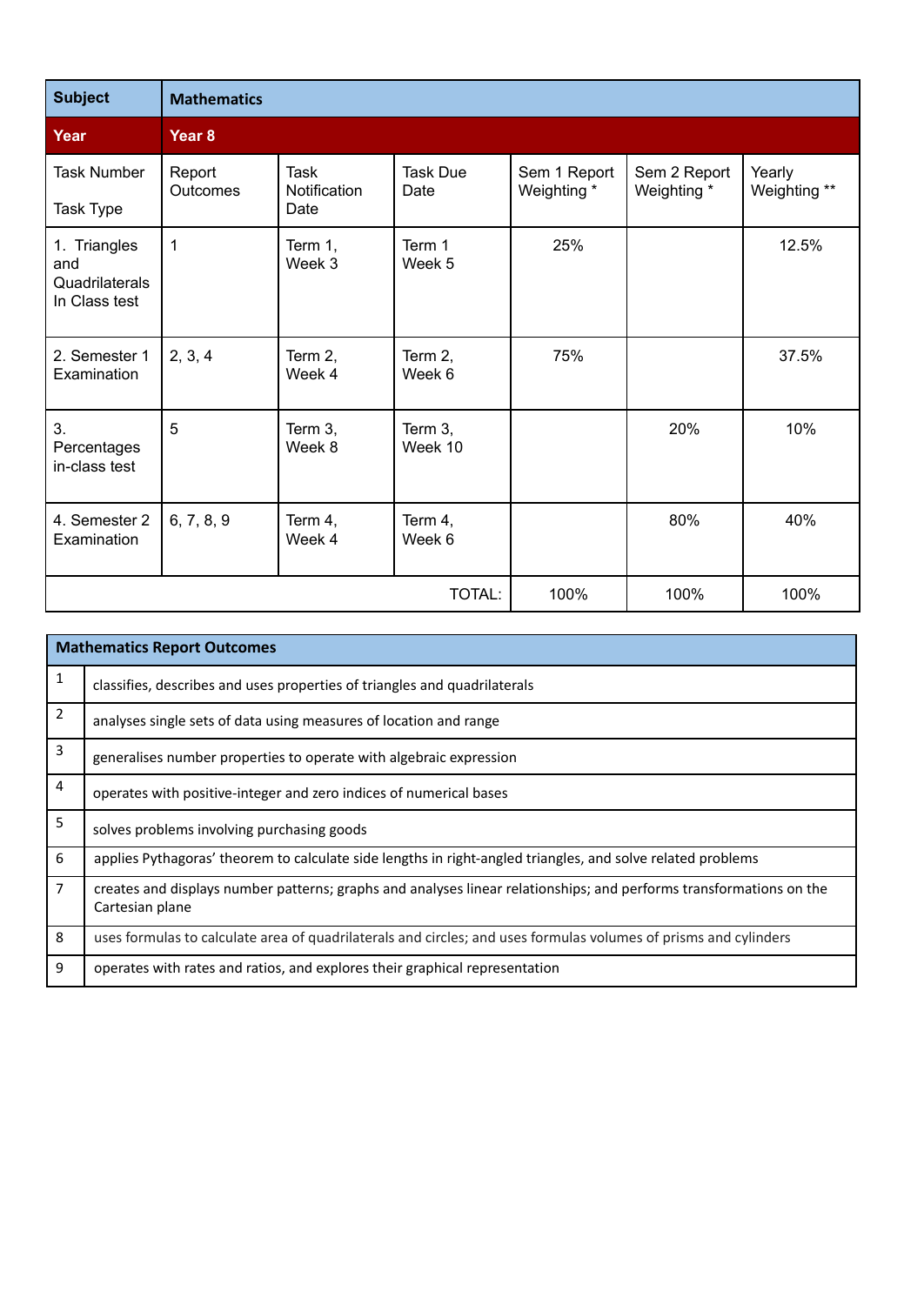| <b>Subject</b>                  | <b>Science</b>     |                                            |                                                                           |                             |                             |                        |
|---------------------------------|--------------------|--------------------------------------------|---------------------------------------------------------------------------|-----------------------------|-----------------------------|------------------------|
| Year <sub>8</sub>               | <b>Year 2022</b>   |                                            |                                                                           |                             |                             |                        |
| <b>Task Number</b><br>Task Type | Report<br>Outcomes | <b>Task</b><br>Notification<br>Date        | <b>Task Due</b><br>Date                                                   | Sem 1 Report<br>Weighting * | Sem 2 Report<br>Weighting * | Yearly<br>Weighting ** |
| Task 1:<br>Depth study          | 1, 2, 3, 4, 5, 8   | Monday 21st<br>March<br>Term 1<br>Week 8   | 4th April 2022<br>Term 1<br>Week 10                                       | 60                          |                             | 30                     |
| Task 2:<br>Examination          | 6, 7, 11, 12       | Monday 16th<br>May<br>Term 2<br>Week 4     | Term 2<br>Week 6<br>Assessment<br><b>Block</b><br>30th May -<br>3rd June  | 40                          |                             | 20                     |
| Task 3:<br><b>Water PBL</b>     | 10, 4              | Monday 1st<br>August<br>Term 3<br>Week 3   | Term 3<br><b>TBC</b>                                                      |                             | 60                          | 30                     |
| Task 4:<br>Examination          | 1, 9               | Monday 31st<br>October<br>Term 4<br>Week 4 | Term 4<br>Week 6<br>Assessment<br><b>Block</b><br>14th - 18th<br>November |                             | 40                          | 20                     |
|                                 |                    |                                            | TOTAL:                                                                    | 100%                        | 100%                        | 100%                   |

|                | <b>Science Report Outcomes</b>                                                                                                                                            |
|----------------|---------------------------------------------------------------------------------------------------------------------------------------------------------------------------|
| $\mathbf{1}$   | Processes and analyses data from a first-hand investigation and secondary sources to identify trends, patterns and<br>relationships, and draw conclusions.                |
| $\overline{2}$ | Identifies questions and problems that can be tested or researched and makes predictions based on scientific<br>knowledge.                                                |
| 3              | Presents science ideas, findings and information to a given audience using appropriate scientific language, text types<br>and representations.                            |
| 4              | Collaboratively and individually produces a plan to investigate questions and problems                                                                                    |
| 5              | Follows a sequence of instructions to safely undertake a range of investigation types, collaboratively and individually                                                   |
| 6              | Relates the structure and function of living things to their classification, survival and reproduction.                                                                   |
| 7              | Describes the observed properties and behaviour of matter, using scientific models and theories about the motion and<br>arrangement of particles.                         |
| 8              | Selects and uses appropriate strategies, understanding and skills to produce creative and plausible solutions to<br>identified problems                                   |
| 9              | Discusses how scientific understanding and technological developments have contributed to finding solutions to<br>problems involving energy transfers and transformations |
| 10             | Explains how advances in scientific understanding of processes that occur within and on the Earth, influence the<br>choices people make about resource use and management |
| 11             | Explains how new biological evidence changes people's understanding of the world                                                                                          |
| 12             | Explains how scientific understanding of, and discoveries about the properties of elements, compounds and mixtures<br>relate to their uses in everyday life               |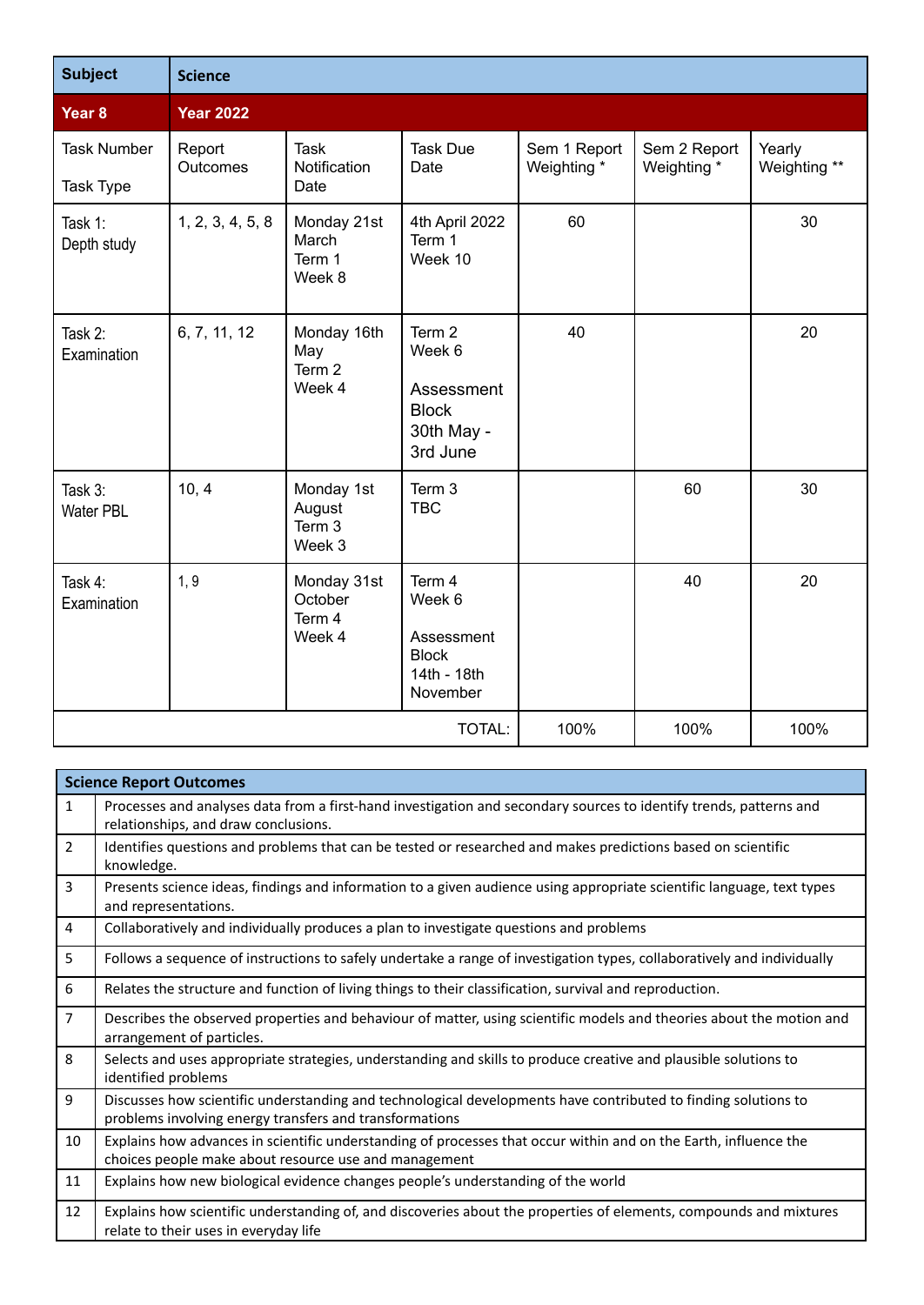| <b>Subject</b>                   | Geography          |                                        |                                  |                             |                             |                        |
|----------------------------------|--------------------|----------------------------------------|----------------------------------|-----------------------------|-----------------------------|------------------------|
| Year                             | Year <sub>8</sub>  |                                        |                                  |                             |                             |                        |
| <b>Task Number</b><br>Task Type  | Report<br>Outcomes | Task<br>Notification<br>Date           | <b>Task Due</b><br>Date          | Sem 1 Report<br>Weighting * | Sem 2 Report<br>Weighting * | Yearly<br>Weighting ** |
| 1.Research<br>Investigation      | 1, 2               | Term 1, Week<br>9 - 28th April         | Term 2, Week<br>$2 - 2nd$ May    | 60                          |                             | 30                     |
| 2.In Class<br><b>Skills Test</b> | 3                  | Term 2, Week<br>3 - 9th May            | Term 2, Week<br>5                | 40                          |                             | 20                     |
| 3. Water<br>Project              | 1, 2, 4            | Term 3, Week<br>$5 - 15$ th<br>August  | Term 3<br>Week 7-9<br>(Date TBC) |                             | 60                          | 30                     |
| 4.In Class<br><b>Skills Test</b> | 3                  | Term 4, Week<br>$2 - 17$ th<br>October | Term 4, Week<br>4                |                             | 40                          | 20                     |
| TOTAL:                           |                    |                                        | 100%                             | 100%                        | 100%                        |                        |

|   | <b>Geography Report Outcomes</b>                                                                      |
|---|-------------------------------------------------------------------------------------------------------|
|   | Explains how interactions and connections between people, places and environments result in change    |
|   | Communicates geographical information using a variety of strategies                                   |
|   | Acquires and processes geographical information by selecting and using geographical tools for inquiry |
| 4 | Discusses management of places and environments for their sustainability                              |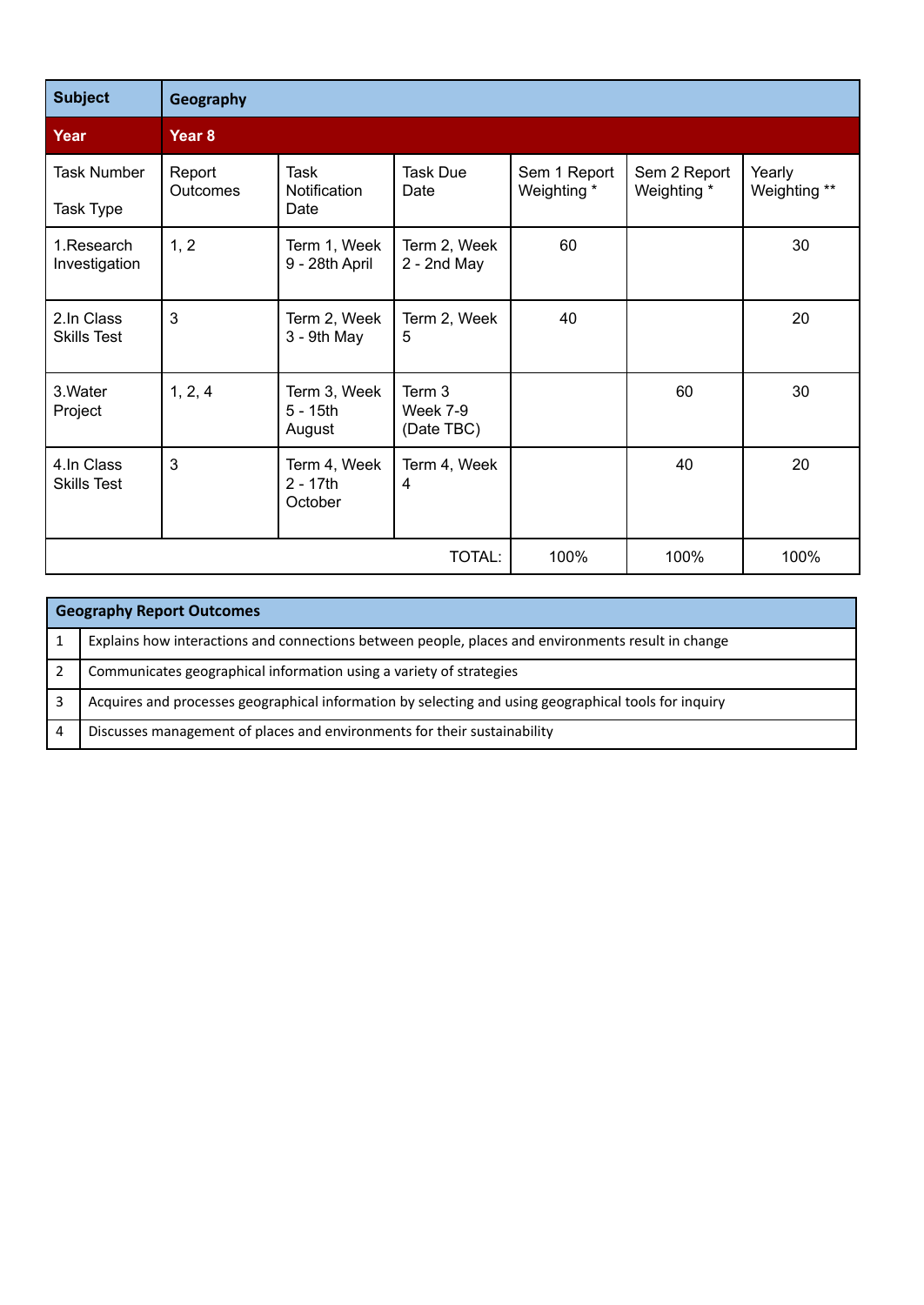| <b>Subject</b>                                        | <b>History</b>     |                              |                              |                             |                             |                        |
|-------------------------------------------------------|--------------------|------------------------------|------------------------------|-----------------------------|-----------------------------|------------------------|
| Year                                                  | Year <sub>8</sub>  |                              |                              |                             |                             |                        |
| Task Number<br><b>Task Type</b>                       | Report<br>Outcomes | Task<br>Notification<br>Date | <b>Task Due</b><br>Date      | Sem 1 Report<br>Weighting * | Sem 2 Report<br>Weighting * | Yearly<br>Weighting ** |
| 1. Medieval<br>Research<br>Task                       | 1,2,3,4            | Term 1, Week 4<br>$-23/2/22$ | Term 1 Week 7<br>- 16/3/22   | 100%                        |                             | 50%                    |
| 2.Source<br>Analysis Task<br>Japan and the<br>Shoguns | 1,2,3,4            | Term 2, Week<br>10 - 26/6/22 | Term 3, Week 2<br>$-27/7/22$ |                             | 100%                        | 50%                    |
|                                                       |                    |                              | <b>TOTAL:</b>                | 100%                        | 100%                        | 100%                   |

|   | <b>History Report Outcomes</b>                                                                       |  |  |  |
|---|------------------------------------------------------------------------------------------------------|--|--|--|
|   | Describes and explains the causes and effects of events and developments of past societies over time |  |  |  |
|   | Uses evidence from sources to support historical narratives and explanations.                        |  |  |  |
| 3 | Identifies and describes different contexts, perspectives and interpretations of the past            |  |  |  |
| 4 | Uses a range of historical terms and concepts when communicating an understanding of the past        |  |  |  |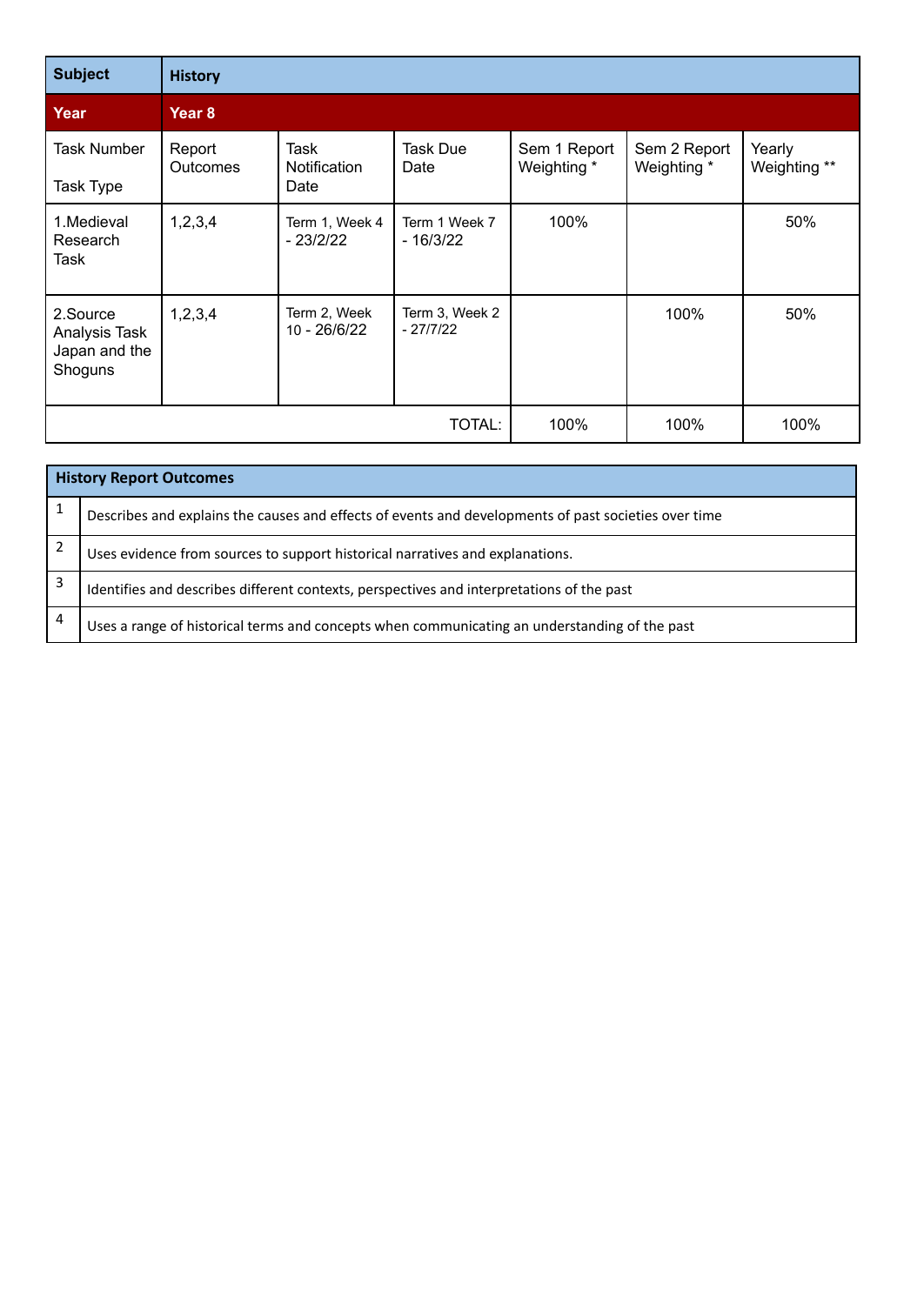| <b>Subject</b>                                    |                    | <b>Personal Development Health and Physical Education</b> |                               |                             |                             |                        |  |
|---------------------------------------------------|--------------------|-----------------------------------------------------------|-------------------------------|-----------------------------|-----------------------------|------------------------|--|
| Year                                              | Year <sub>8</sub>  |                                                           |                               |                             |                             |                        |  |
| <b>Task Number</b><br><b>Task Type</b>            | Report<br>Outcomes | Task<br>Notification<br>Date                              | <b>Task Due</b><br>Date       | Sem 1 Report<br>Weighting * | Sem 2 Report<br>Weighting * | Yearly<br>Weighting ** |  |
| 1. Hand-in<br>Task.                               | 1, 2               | Week 9, Term<br>$1 - 28/3/22$                             | Week 1, Term<br>$2 - 29/4/22$ | 50%                         |                             | 25%                    |  |
| 2. In class<br>practical<br>skills<br>performance | 3, 4               | Week 1, Term                                              | Ongoing                       | 50%                         |                             | 25%                    |  |
| 3. Hand-in<br>Task Be<br>Smart Don't<br>Start     | 5, 6               | Week 7, Term<br>$3 - 29/8/22$                             | Week 4, Term<br>4 - 31/10/22  |                             | 50%                         | 25%                    |  |
| 4. In class<br>practical<br>skills<br>performance | 7, 8               | Week 1, Term<br>3                                         | Ongoing                       |                             | 50%                         | 25%                    |  |
|                                                   | TOTAL:             |                                                           |                               |                             | 100%                        | 100%                   |  |

|                | <b>Personal Development Health and Physical Education Report Outcomes</b>                                                                                         |  |  |  |  |  |  |
|----------------|-------------------------------------------------------------------------------------------------------------------------------------------------------------------|--|--|--|--|--|--|
|                |                                                                                                                                                                   |  |  |  |  |  |  |
| 1              | analyses forms of bullying and the impact they have on health, safety and wellbeing                                                                               |  |  |  |  |  |  |
| $\overline{2}$ | discusses strategies to promote their own and others' health, safety and wellbeing                                                                                |  |  |  |  |  |  |
| 3              | refines, applies and transfers movement skills in a variety of dynamic physical activity contexts                                                                 |  |  |  |  |  |  |
| 4              | adopts roles and responsibilities that support and enhance planning of physical activities, team cohesion and lead to<br>successful movement outcomes             |  |  |  |  |  |  |
| 5              | Classify drugs and describe the short and long term effects of drug use on health, safety and wellbeing                                                           |  |  |  |  |  |  |
| 6              | Examine risk-taking scenarios and discuss the outcome of negative risk behaviours on health and wellbeing e.g. drinking<br>alcohol and consuming drugs at a party |  |  |  |  |  |  |
| 7              | refines, applies and transfers movement skills in a variety of dynamic physical activity contexts                                                                 |  |  |  |  |  |  |
| 8              | adopts roles and responsibilities that support and enhance planning of physical activities, team cohesion and lead to<br>successful movement outcomes             |  |  |  |  |  |  |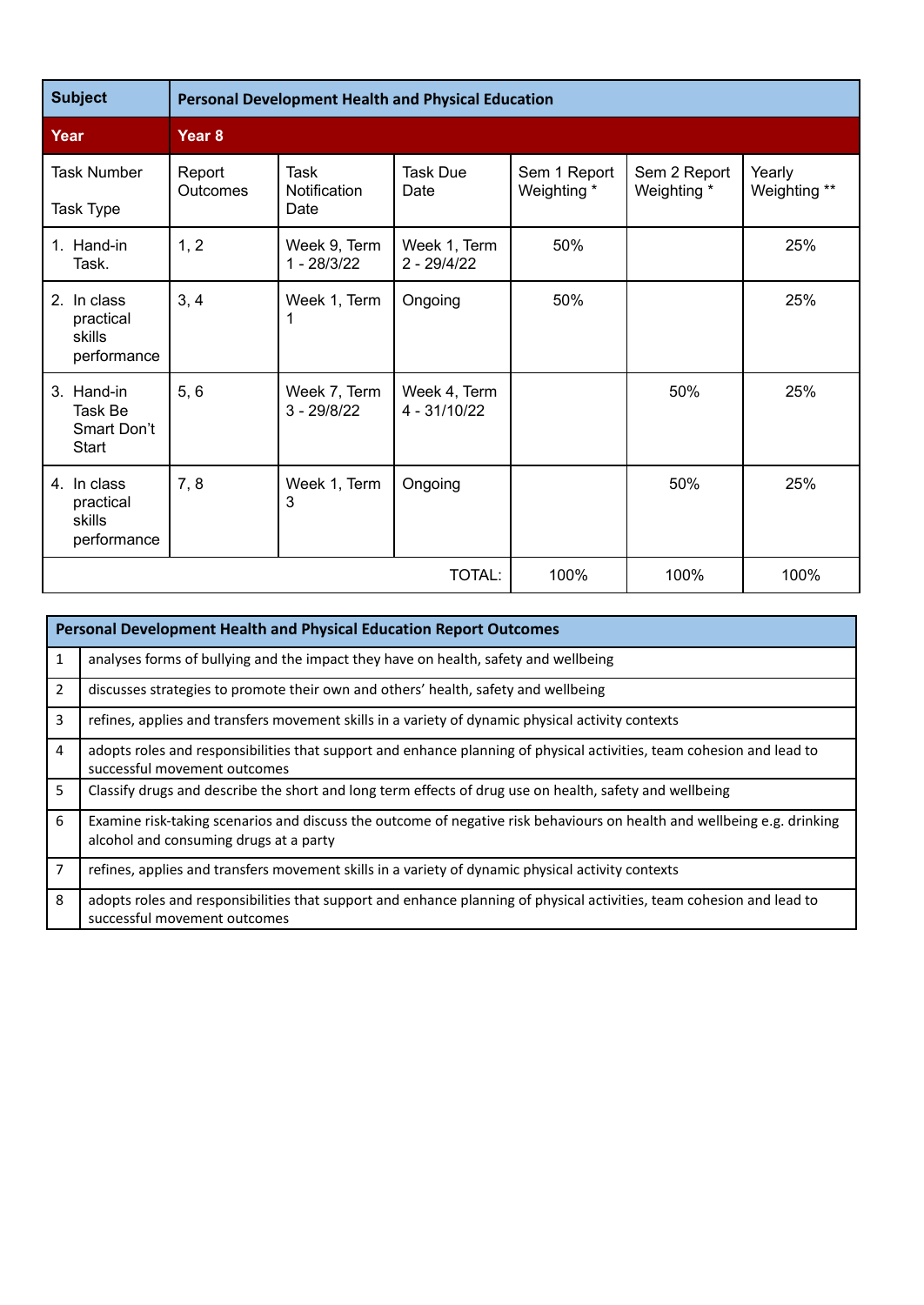| <b>Subject</b>                         | <b>Music</b>                          |                                                                                                                                                                            |                                                                                                                                                                                                                 |                                                             |                             |                        |  |
|----------------------------------------|---------------------------------------|----------------------------------------------------------------------------------------------------------------------------------------------------------------------------|-----------------------------------------------------------------------------------------------------------------------------------------------------------------------------------------------------------------|-------------------------------------------------------------|-----------------------------|------------------------|--|
| <b>Year</b>                            | Year <sub>8</sub>                     |                                                                                                                                                                            |                                                                                                                                                                                                                 |                                                             |                             |                        |  |
| <b>Task Number</b><br><b>Task Type</b> | Report<br>Outcomes                    | <b>Task</b><br>Notification<br>Date                                                                                                                                        | <b>Task Due</b><br>Date                                                                                                                                                                                         | Sem 1 Report<br>Weighting *                                 | Sem 2 Report<br>Weighting * | Yearly<br>Weighting ** |  |
| 1. In-Class<br>Task                    | 1, 2                                  | Sem 1:<br>Week 6, Term<br>10th (A), 11th<br>$(G)$ , 12th<br>March (C, E,<br>$\vert$<br>Sem 2:<br>Week 6, Term<br>3<br>24th (B), 26th<br>(H), 27th<br>August (D, F,<br>J)   | Sem 1:<br><b>Week 10,</b><br>Term 1<br>6th (A), 7th<br>(G), 8th April<br>(C, E, I)<br>Sem 2:<br><b>Week 10,</b><br>Term 3<br>21st (B), 22nd<br>(H), 23rd<br>September<br>(D, F, J)                              | 25%<br>(Performing)                                         | 25%                         | 25%                    |  |
| 2. Hand-In<br><b>Task</b>              | 3, 4, 5, 6, 7                         | Sem 1:<br>Week 6, Term<br>10th (A), 11th<br>$(G)$ , 12th<br>March (C, E,<br>$\vert$<br>Sem 2:<br>Week 6, Term<br>3<br>24th (B), 26th<br>(H), 27th<br>August (D, F,<br>J)   | Sem 1:<br><b>Week 10,</b><br>Term 1<br>8th April<br>Sem 2:<br><b>Week 10,</b><br>Term 3<br>23rd<br>September                                                                                                    | 40%<br>(Composing<br>25 + Listening<br>15)                  | $40\% (25+15)$              | 40%                    |  |
| 3. Hand-In/<br>In-Class Task           | $1^*, 2^*, 3^*, 4^*,$<br>$5^*$ , 6, 7 | Sem 1<br>Week 2, Term<br>2<br>4th (A), 5th<br>$(G)$ , 6th May<br>(C, E, I)<br>Sem <sub>2</sub><br>Week 2, Term<br>4<br>19th (B), 20th<br>(H), 21st<br>October (D, F,<br>J) | Sem <sub>1</sub><br>Week 6, Term<br>$\overline{2}$<br>1st (A), 2nd<br>$(G)$ , 3rd June<br>(C, E, I)<br>Sem <sub>2</sub><br>Week 6, Term<br>$\overline{4}$<br>16th (B), 17th<br>H), 18th<br>November (D,<br>F, J | 35%<br>(Performing or<br>Composing 20<br>+ Listening<br>15) | $35\% (20+15)$              | 35%                    |  |
|                                        |                                       |                                                                                                                                                                            | TOTAL:                                                                                                                                                                                                          | 100%                                                        | 100%                        | 100%                   |  |

**Music Report Outcomes** 1 | performs in a range of musical styles demonstrating an understanding of musical concepts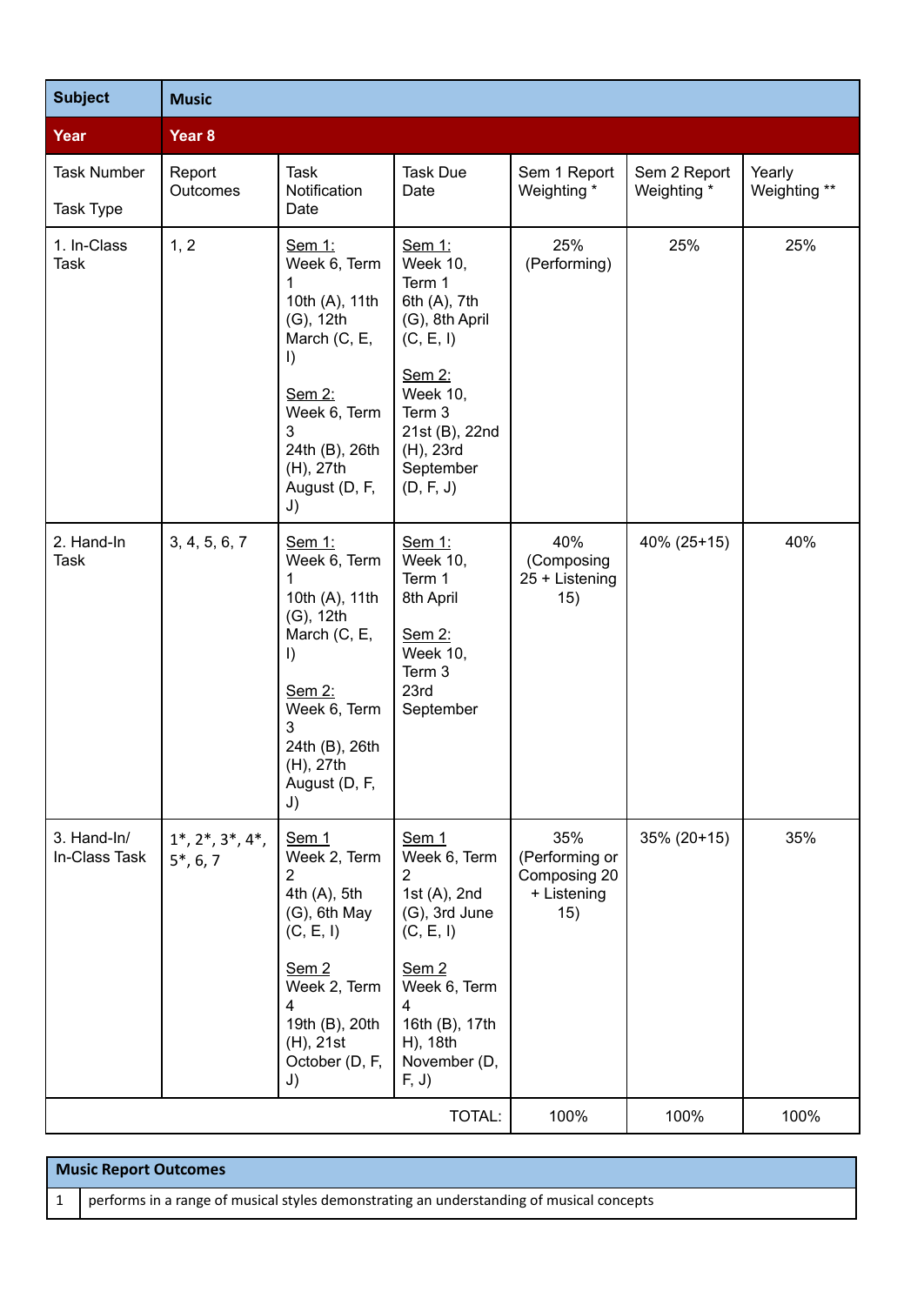|   | performs music demonstrating solo and/or ensemble awareness                                                                                                      |
|---|------------------------------------------------------------------------------------------------------------------------------------------------------------------|
| 3 | demonstrates an understanding of musical concepts through exploring, experimenting, improvising, organising,<br>arranging and composing                          |
| 4 | notates compositions using traditional and/or non-traditional notation                                                                                           |
| 5 | experiments with different forms of technology in the composition process                                                                                        |
| 6 | demonstrates an understanding of musical concepts through listening, observing, responding, discriminating, analysing,<br>discussing and recording musical ideas |
|   | identifies the use of technology in the music selected for study, appropriate to the musical context                                                             |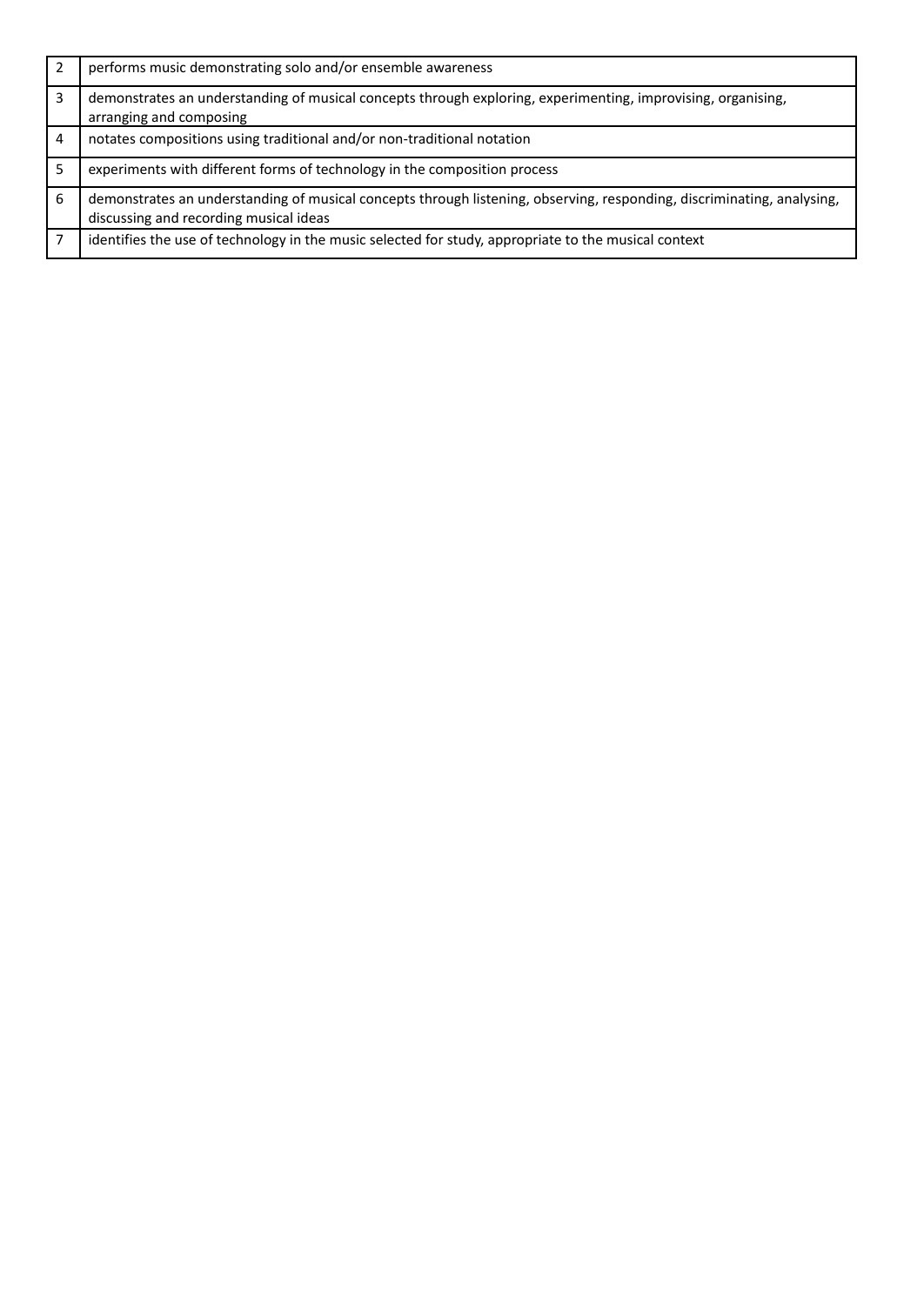| <b>Subject</b>                              | <b>Visual Arts</b>    |                                                                                                                                                                                  |                                                                                                                                                                                       |                             |                             |                        |
|---------------------------------------------|-----------------------|----------------------------------------------------------------------------------------------------------------------------------------------------------------------------------|---------------------------------------------------------------------------------------------------------------------------------------------------------------------------------------|-----------------------------|-----------------------------|------------------------|
| Year                                        | Year <sub>8</sub>     |                                                                                                                                                                                  |                                                                                                                                                                                       |                             |                             |                        |
| <b>Task Number</b><br>Task Type             | Report<br>Outcomes    | <b>Task</b><br>Notification<br>Date                                                                                                                                              | <b>Task Due</b><br>Date                                                                                                                                                               | Sem 1 Report<br>Weighting * | Sem 2 Report<br>Weighting * | Yearly<br>Weighting ** |
| 1.Statement<br>of Intention                 | 4.9                   | Semester 1<br>Term 1, Week<br>4<br>22nd Feb (F,<br>$J, H$ )<br>23rd Feb (B,<br>D)<br>Semester 2<br>Term 3, Week<br>4<br>9th Aug (A,G)<br>10th Aug (C)<br>12th Aug (E, I)         | Term 1, Week<br>6<br>8th Mar<br>(F,J, H)<br>9th Mar (B,D)<br>Semester <sub>2</sub><br>Term 3, Week<br>6<br>23rd Aug<br>(A,G)<br>24th Aug (C)<br>26th Aug (E, I)                       | 10%                         | 10%                         | 10%                    |
| 2. 2D Body<br>of Work &<br>Process<br>Diary | 4.1, 4.3, 4.5,<br>4.6 | Semester 1<br>Term 1, Week<br>5<br>28th Feb<br>(B,D,H)<br>1st Mar $(F, J)$<br>Semester <sub>2</sub><br>Term 3, Week<br>5<br>15th Aug (I)<br>17th Aug (A,<br>C, E<br>18th Aug (G) | Semester 1<br>Term 1, Week<br>10<br>5th Apr (F,H,J)<br>6th Apr (B,D)<br>Semester <sub>2</sub><br>Term 3, Week<br>10<br>20th Sept<br>(A,G)<br>21st Sept<br>(C)<br>23rd Sept<br>(E, I)  | 60%                         | 60%                         | 60%                    |
| 3.2D Body of<br>Work<br>Evaluation          | 4.10                  | Semester 1<br>Term 1, Week<br>10<br>5th April<br>(F,H,J)<br>6th April (B,D)<br>Semester 2<br>Term 3, Week<br>10<br>20th Sept<br>(A,G)<br>21st Sept                               | Semester 1<br>Term 2, Week<br>1<br>27th April<br>(B,H,J)<br>28th April (F)<br>29th April (D)<br>Semester <sub>2</sub><br>Term 4, Week<br>1<br>10th Oct $(I)$<br>12th Oct<br>(A, C, E) | 20%                         | 20%                         | 20%                    |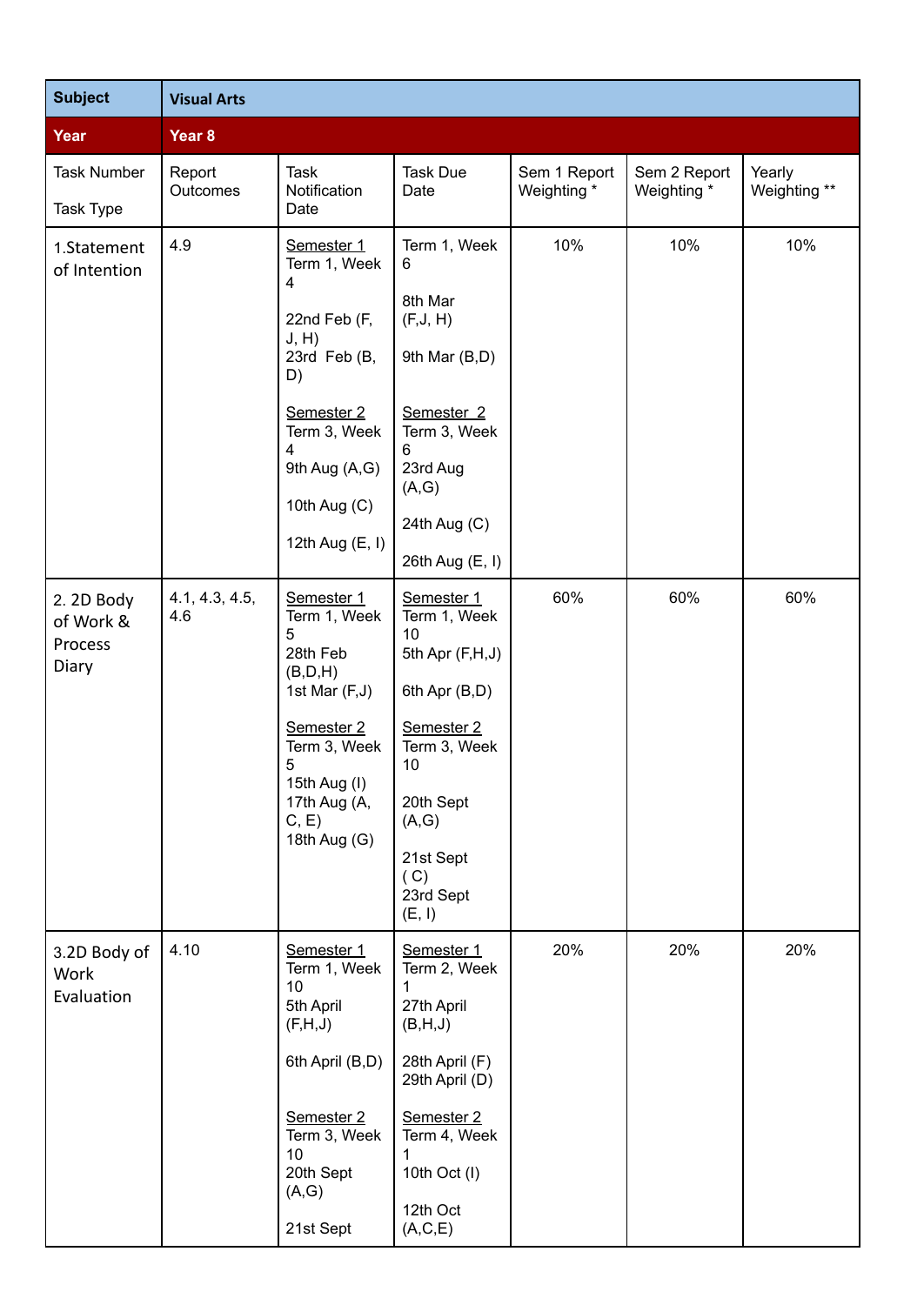|                          |     | (C)<br>23rd Sept<br>(E, I)                                                                                                                                                                               | 13th Oct<br>(G)                                                                                                                                                               |      |      |     |
|--------------------------|-----|----------------------------------------------------------------------------------------------------------------------------------------------------------------------------------------------------------|-------------------------------------------------------------------------------------------------------------------------------------------------------------------------------|------|------|-----|
| 4. Virtual<br>Exhibition | 4.1 | Semester 1<br>Term 2, Week<br>$\overline{2}$<br>3rd May<br>(F,H,J)<br>4th May (B,D)<br>Semester <sub>2</sub><br>Term 4, Week<br>$\overline{2}$<br>18th Oct (A,G)<br>19th Oct $(C)$<br>21st Oct<br>(E, I) | Semester 1<br>Term 2, Week<br>8<br>14th June<br>(F,H,J)<br>15th June<br>(B,D)<br>Semester 2<br>Term 4, Week<br>8<br>29th Nov<br>(A,G)<br>30th Nov<br>(C)<br>2nd Dec<br>(E, I) | 10%  | 10%  | 10% |
|                          |     |                                                                                                                                                                                                          | 100%                                                                                                                                                                          | 100% | 100% |     |

|    | <b>Visual Arts Report Outcomes</b>                                                                    |  |  |  |  |
|----|-------------------------------------------------------------------------------------------------------|--|--|--|--|
|    | uses a range of strategies to explore different artmaking conventions and procedures to make artworks |  |  |  |  |
|    | makes artworks that involve some understanding of the frames                                          |  |  |  |  |
| 3  | Investigate ways to develop meaning in their artworks                                                 |  |  |  |  |
| 4  | selects different materials and techniques to make artworks                                           |  |  |  |  |
| 5. | begins to acknowledge that art can be interpreted from different points of view                       |  |  |  |  |
| 6  | recognises that art criticism and art history construct meanings                                      |  |  |  |  |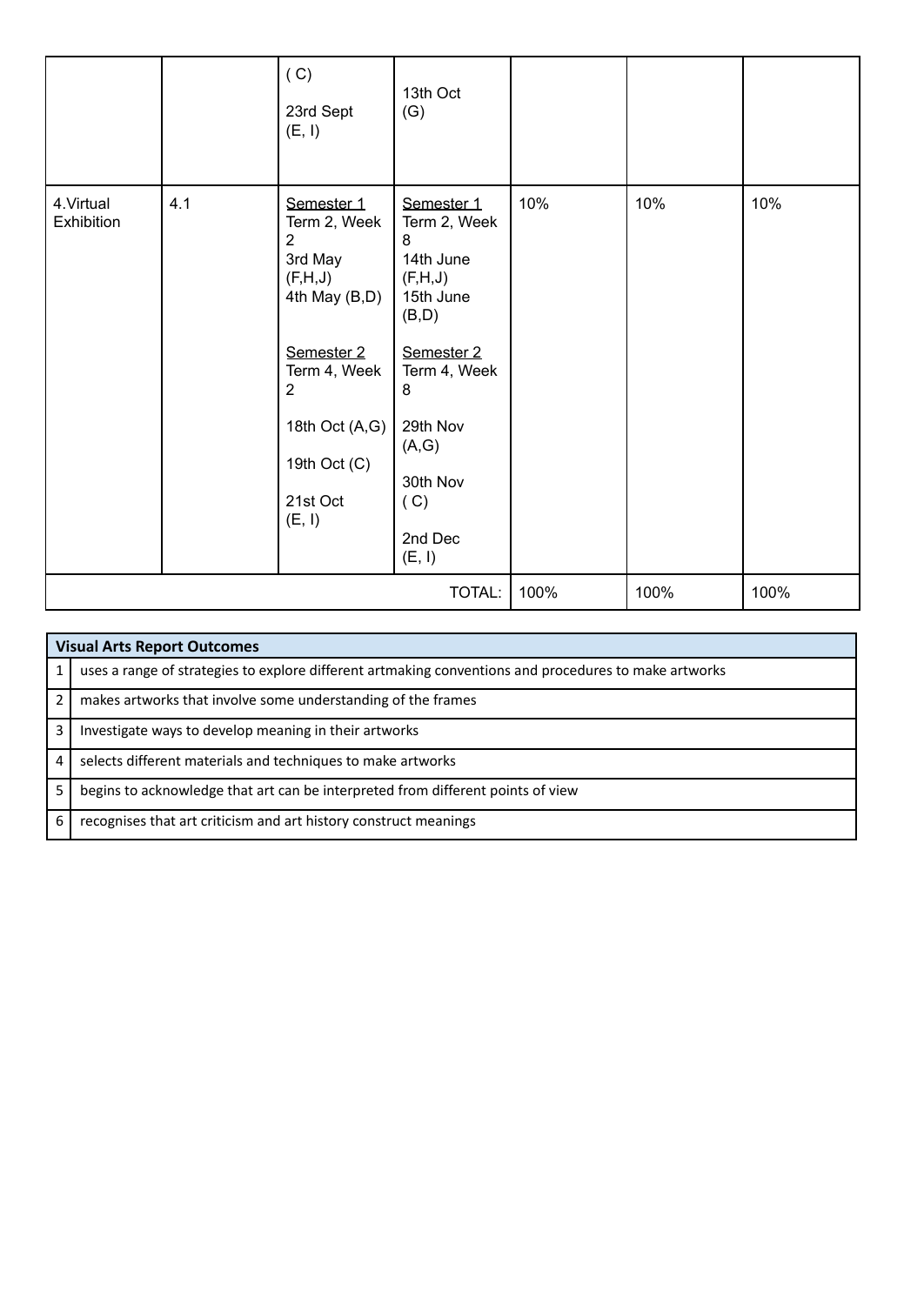| <b>Subject</b>                                                    | Technology Mandatory - Food and Agriculture Semester One Rotation                                                                                            |                                     |                                                                                                               |                             |                             |                        |  |
|-------------------------------------------------------------------|--------------------------------------------------------------------------------------------------------------------------------------------------------------|-------------------------------------|---------------------------------------------------------------------------------------------------------------|-----------------------------|-----------------------------|------------------------|--|
| Year                                                              | Year <sub>8</sub>                                                                                                                                            |                                     |                                                                                                               |                             |                             |                        |  |
| <b>Task Number</b><br>Task Type                                   | Report<br>Outcomes                                                                                                                                           | <b>Task</b><br>Notification<br>Date | <b>Task Due</b><br>Date                                                                                       | Sem 1 Report<br>Weighting * | Sem 2 Report<br>Weighting * | Yearly<br>Weighting ** |  |
| 1.<br>Food<br>Preparation<br>and<br>Agricultural<br><b>Skills</b> | TE4-3DP<br>selects and<br>safely applies a<br>broad range of<br>tools, materials<br>and processes<br>in the<br>production of<br>quality projects             | Term 1<br>Week 5                    | Cumulative<br>assessment of<br>practical skills<br>throughout the<br>Semester                                 | 60%                         |                             |                        |  |
| 2. Learning<br>Portfolio                                          | TE4-1DP<br>designs,<br>communicate<br>s and<br>evaluates<br>innovative<br>ideas and<br>creative<br>solutions to<br>authentic<br>problems or<br>opportunities | Term 1<br>Week 5                    | Cumulative<br>collection<br>throughout the<br>Semester.<br>Final<br>Submission<br>Term <sub>2</sub><br>Week 8 | 40%                         |                             |                        |  |
|                                                                   | <b>TOTAL:</b>                                                                                                                                                |                                     |                                                                                                               |                             |                             |                        |  |

| <b>Subject</b>                                                    | Technology Mandatory - Food and Agriculture Semester Two Rotation                                                                                |                              |                                                                               |                             |                             |                        |  |
|-------------------------------------------------------------------|--------------------------------------------------------------------------------------------------------------------------------------------------|------------------------------|-------------------------------------------------------------------------------|-----------------------------|-----------------------------|------------------------|--|
| Year                                                              | Year <sub>8</sub>                                                                                                                                |                              |                                                                               |                             |                             |                        |  |
| <b>Task Number</b><br>Task Type                                   | Report<br><b>Outcomes</b>                                                                                                                        | Task<br>Notification<br>Date | Task Due<br>Date                                                              | Sem 1 Report<br>Weighting * | Sem 2 Report<br>Weighting * | Yearly<br>Weighting ** |  |
| 1.<br>Food<br>Preparation<br>and<br>Agricultural<br><b>Skills</b> | TE4-3DP<br>selects and<br>safely applies a<br>broad range of<br>tools, materials<br>and processes<br>in the<br>production of<br>quality projects | Term 3<br>Week 5             | Cumulative<br>assessment of<br>practical skills<br>throughout the<br>Semester |                             | 60%                         |                        |  |
| 2. Learning<br>Portfolio                                          | <b>TE4-1DP</b><br>designs,<br>communicate<br>s and                                                                                               | Term 3<br>Week 5             | Cumulative<br>collection<br>throughout the<br>Semester.                       |                             | 40%                         |                        |  |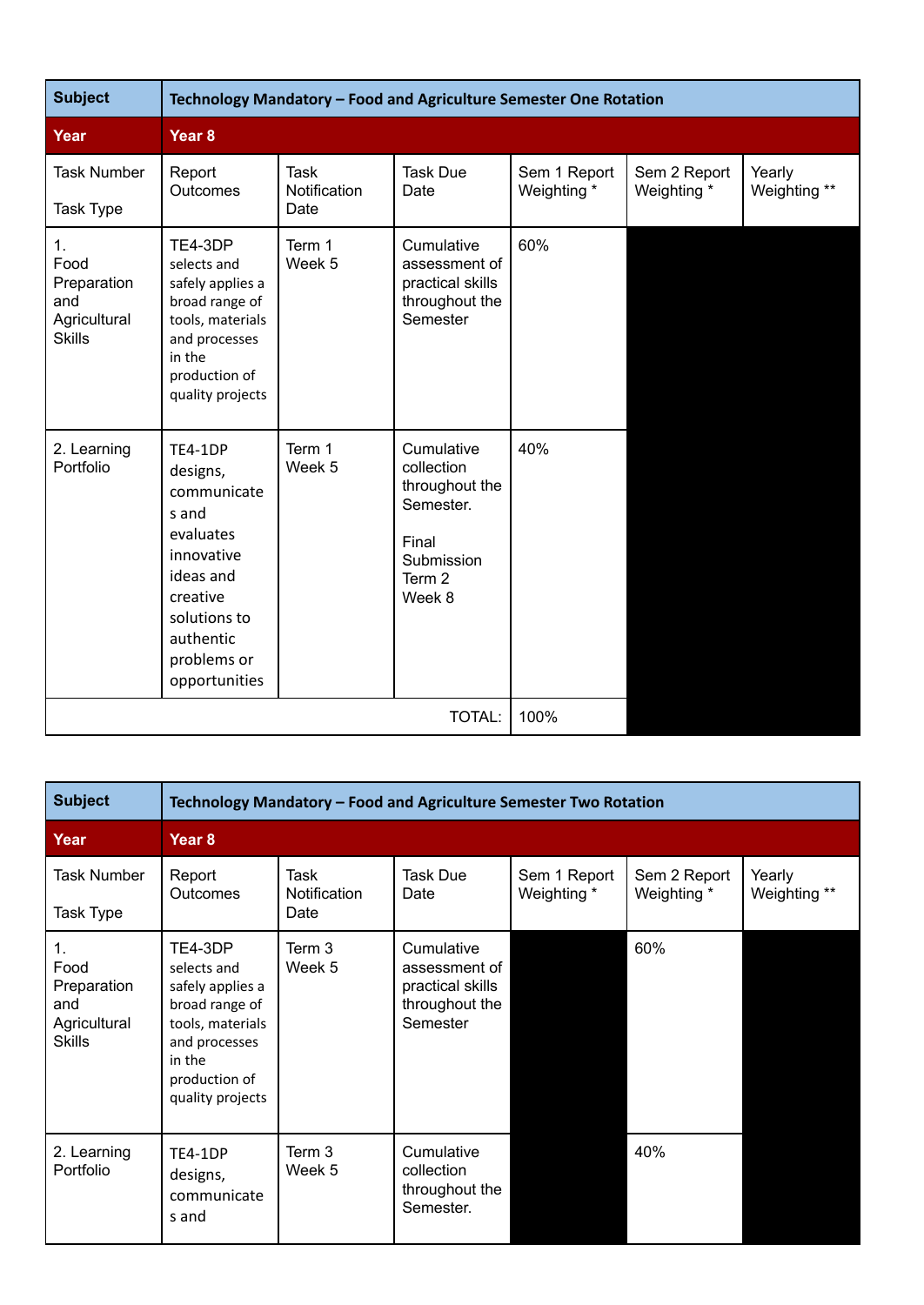| evaluates<br>innovative<br>ideas and<br>creative<br>solutions to<br>authentic<br>problems or<br>opportunities | Final<br>Submission<br>Term 4<br>Week 8 |  |  |
|---------------------------------------------------------------------------------------------------------------|-----------------------------------------|--|--|
|                                                                                                               | 100%                                    |  |  |

| Technology Mandatory - Food and Agriculture Report Outcomes Semester One and Two                                      |  |  |  |  |
|-----------------------------------------------------------------------------------------------------------------------|--|--|--|--|
| designs, communicates and evaluates innovative ideas and creative solutions to authentic problems or<br>opportunities |  |  |  |  |
| selects and safely applies a broad range of tools, materials and processes in the production of quality projects      |  |  |  |  |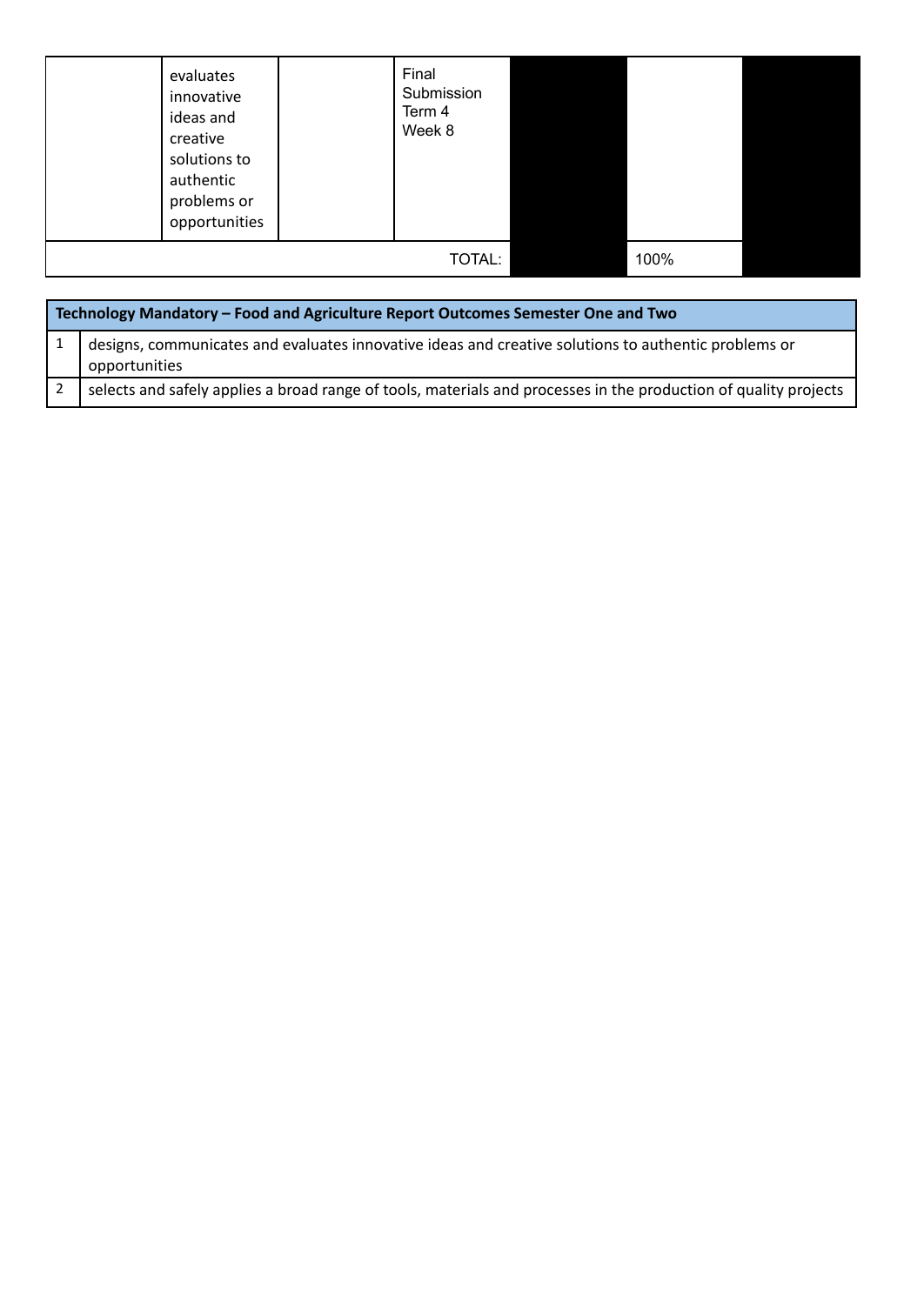| <b>Subject</b>                                    | Technology Mandatory - Timber and Digital Technologies Semester One Rotation                                                                             |                                     |                                                                                                    |                             |                             |                        |  |
|---------------------------------------------------|----------------------------------------------------------------------------------------------------------------------------------------------------------|-------------------------------------|----------------------------------------------------------------------------------------------------|-----------------------------|-----------------------------|------------------------|--|
| Year                                              | Year <sub>8</sub>                                                                                                                                        |                                     |                                                                                                    |                             |                             |                        |  |
| <b>Task Number</b><br>Task Type                   | Report<br>Outcomes                                                                                                                                       | <b>Task</b><br>Notification<br>Date | <b>Task Due</b><br>Date                                                                            | Sem 1 Report<br>Weighting * | Sem 2 Report<br>Weighting * | Yearly<br>Weighting ** |  |
| 1.<br>Design<br>Project Phone<br>Stand            | TE4-3DP<br>selects and<br>safely applies a<br>broad range of<br>tools, materials<br>and processes<br>in the<br>production of<br>quality projects         | Term 1<br>Week 5                    | Term 2<br>Week 7                                                                                   | 15%                         |                             |                        |  |
| 2.<br>Design<br>Project Pencil<br>Box             | TE4-3DP<br>selects and<br>safely applies a<br>broad range of<br>tools, materials<br>and processes<br>in the<br>production of<br>quality projects         | Term 1<br>Week 5                    | Term 2<br>Week 7                                                                                   | 15%                         |                             |                        |  |
| 2.<br>Robotics and<br>Coding<br><b>Activities</b> | TE4-3DP<br>selects and<br>safely applies a<br>broad range of<br>tools, materials<br>and processes<br>in the<br>production of<br>quality projects         | Term 1<br>Week 5                    | Term 2<br>Week 7                                                                                   | 30%                         |                             |                        |  |
| 2.<br>Learning<br>Portfolio                       | TE4-1DP<br>designs,<br>communicates<br>and evaluates<br>innovative<br>ideas and<br>creative<br>solutions to<br>authentic<br>problems or<br>opportunities | Term 1<br>Week 5                    | Cumulative<br>collection<br>throughout the<br>Semester.<br>Final<br>Submission<br>Term 2<br>Week 8 | 40%                         |                             |                        |  |
|                                                   |                                                                                                                                                          |                                     | TOTAL:                                                                                             | 100%                        |                             |                        |  |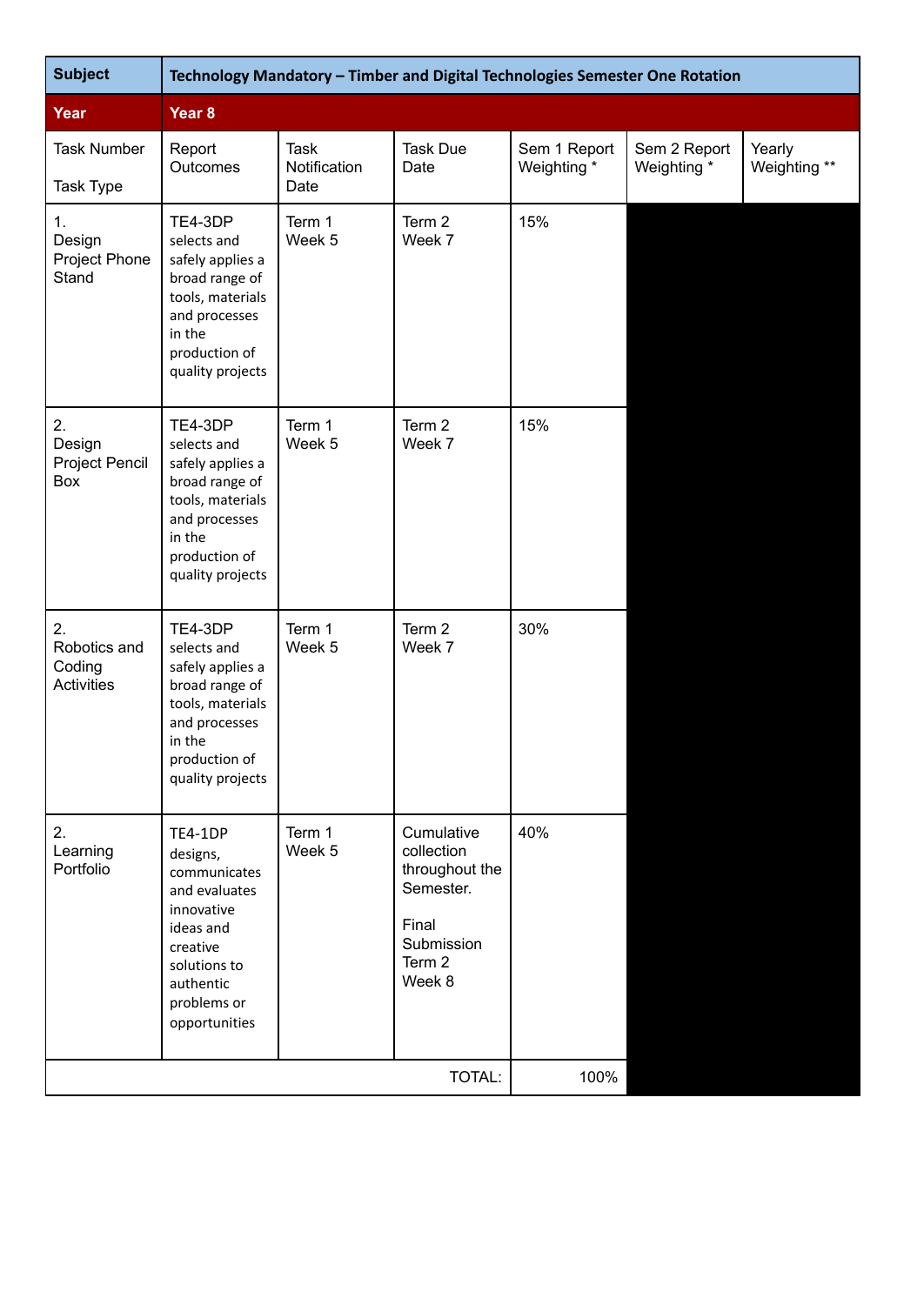| <b>Subject</b>                                    | Technology Mandatory - Timber and Digital Technologies Semester Two Rotation                                                                             |                                     |                                                                                                    |                             |                             |                        |
|---------------------------------------------------|----------------------------------------------------------------------------------------------------------------------------------------------------------|-------------------------------------|----------------------------------------------------------------------------------------------------|-----------------------------|-----------------------------|------------------------|
| Year                                              | Year <sub>8</sub>                                                                                                                                        |                                     |                                                                                                    |                             |                             |                        |
| <b>Task Number</b><br><b>Task Type</b>            | Report<br>Outcomes                                                                                                                                       | <b>Task</b><br>Notification<br>Date | <b>Task Due</b><br>Date                                                                            | Sem 1 Report<br>Weighting * | Sem 2 Report<br>Weighting * | Yearly<br>Weighting ** |
| 1.<br>Design<br>Project Phone<br>Stand            | TE4-3DP<br>selects and<br>safely applies a<br>broad range of<br>tools, materials<br>and processes<br>in the<br>production of<br>quality projects         | Term 3<br>Week 5                    | Term 4<br>Week 7                                                                                   |                             | 15%                         |                        |
| 2.<br>Design<br>Project Pencil<br>Box             | TE4-3DP<br>selects and<br>safely applies a<br>broad range of<br>tools, materials<br>and processes<br>in the<br>production of<br>quality projects         | Term 3<br>Week 5                    | Term 4<br>Week 7                                                                                   |                             | 15%                         |                        |
| 2.<br>Robotics and<br>Coding<br><b>Activities</b> | TE4-3DP<br>selects and<br>safely applies a<br>broad range of<br>tools, materials<br>and processes<br>in the<br>production of<br>quality projects         | Term 3<br>Week 5                    | Term 4<br>Week 7                                                                                   |                             | 30%                         |                        |
| 2.<br>Learning<br>Portfolio                       | TE4-1DP<br>designs,<br>communicates<br>and evaluates<br>innovative<br>ideas and<br>creative<br>solutions to<br>authentic<br>problems or<br>opportunities | Term 3<br>Week 5                    | Cumulative<br>collection<br>throughout the<br>Semester.<br>Final<br>Submission<br>Term 4<br>Week 8 |                             | 40%                         |                        |
|                                                   |                                                                                                                                                          |                                     | TOTAL:                                                                                             |                             | 100%                        |                        |

| Technology Mandatory - Timber and Digital Technologies Report Outcomes Semester One and Two                        |  |  |  |
|--------------------------------------------------------------------------------------------------------------------|--|--|--|
| designs, communicates and evaluates innovative ideas and creative solutions to authentic problems or opportunities |  |  |  |
| selects and safely applies a broad range of tools, materials and processes in the production of quality projects   |  |  |  |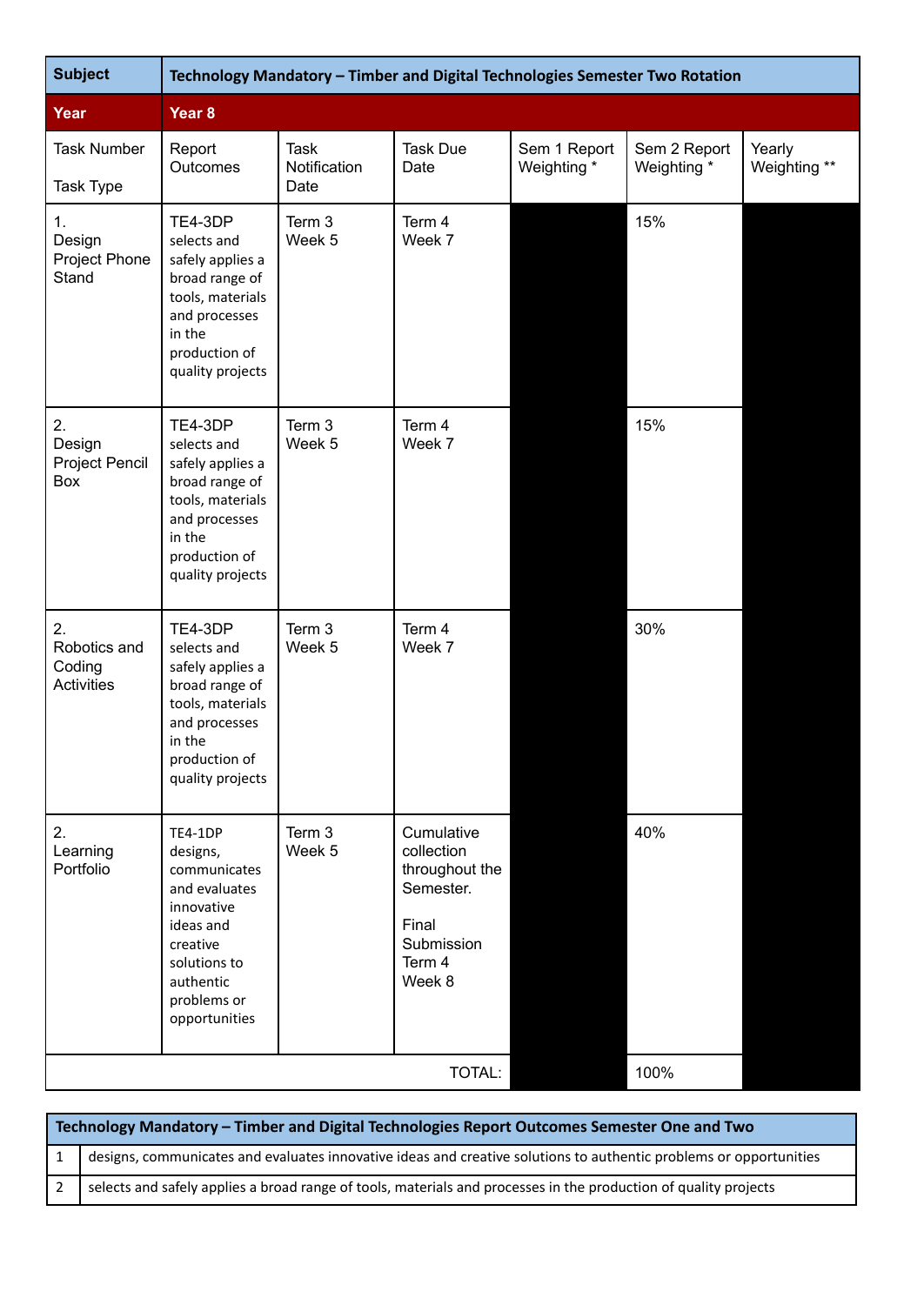| <b>Subject</b>                                        | Technology Mandatory - Textiles and Media Technologies Semester One Rotation                                                                                        |                                     |                                                                                                    |                             |                             |                        |
|-------------------------------------------------------|---------------------------------------------------------------------------------------------------------------------------------------------------------------------|-------------------------------------|----------------------------------------------------------------------------------------------------|-----------------------------|-----------------------------|------------------------|
| Year                                                  | Year 8                                                                                                                                                              |                                     |                                                                                                    |                             |                             |                        |
| <b>Task Number</b><br>Task Type                       | Report<br>Outcomes                                                                                                                                                  | <b>Task</b><br>Notification<br>Date | <b>Task Due</b><br>Date                                                                            | Sem 1 Report<br>Weighting * | Sem 2 Report<br>Weighting * | Yearly<br>Weighting ** |
| 1.<br>Design<br>Project<br>Practical<br><b>Shorts</b> | TE4-3DP<br>selects and<br>safely applies a<br>broad range of<br>tools, materials<br>and processes<br>in the<br>production of<br>quality projects                    | Term 1<br>Week <sub>5</sub>         | Term 2<br>Week 7                                                                                   | 60%                         |                             |                        |
| 2.<br>Design<br>Project<br>Portfolio<br>Website       | <b>TE4-1DP</b><br>designs,<br>communicate<br>s and<br>evaluates<br>innovative<br>ideas and<br>creative<br>solutions to<br>authentic<br>problems or<br>opportunities | Term 1<br>Week 5                    | Cumulative<br>collection<br>throughout the<br>Semester.<br>Final<br>Submission<br>Term 2<br>Week 8 | 40%                         |                             |                        |
|                                                       |                                                                                                                                                                     |                                     | <b>TOTAL:</b>                                                                                      | 100%                        | 100%                        | 100%                   |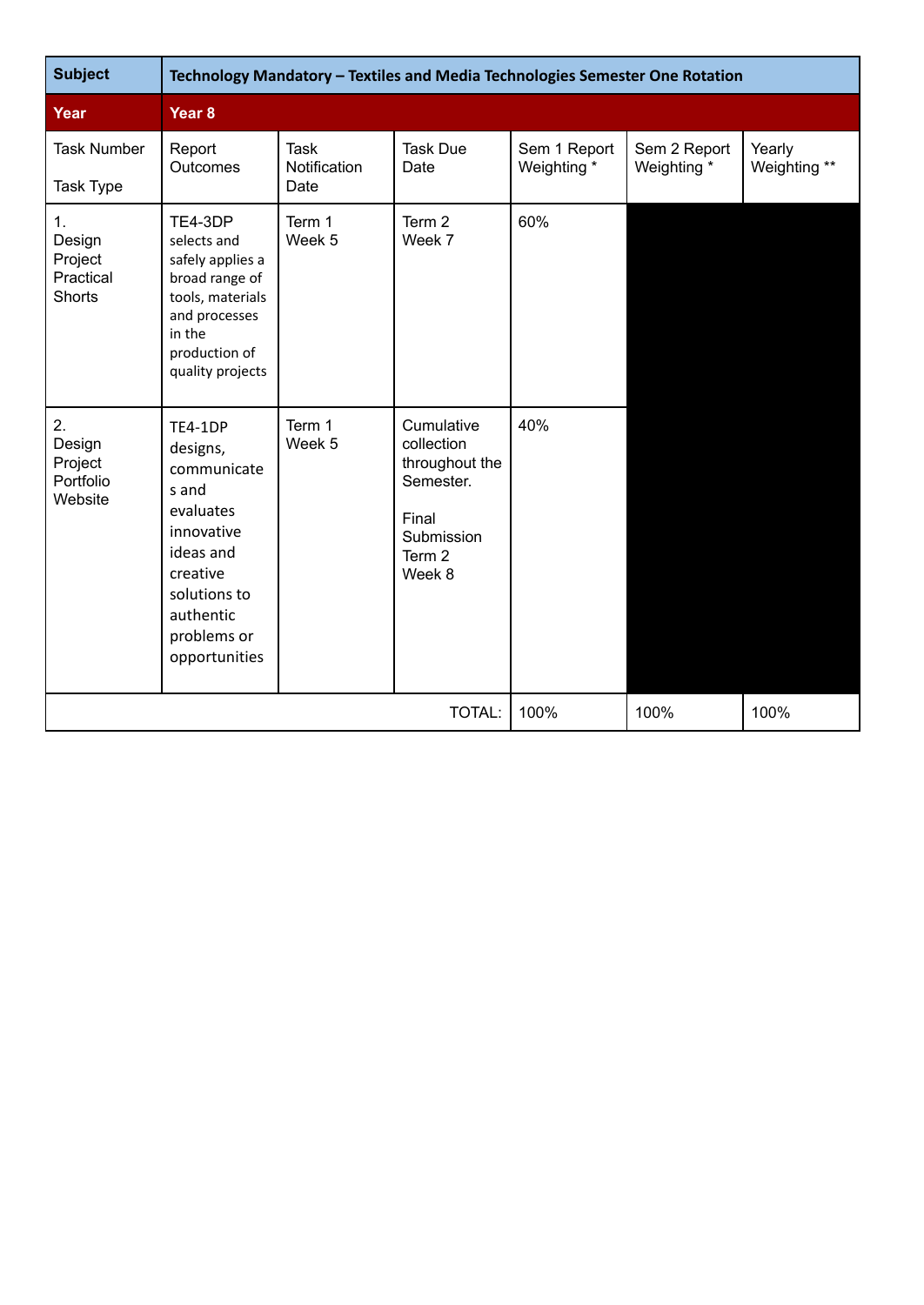| <b>Subject</b>                                  | Technology Mandatory - Textiles and Media Technologies Semester Two Rotation                                                                             |                                     |                                                                                                    |                             |                             |                        |
|-------------------------------------------------|----------------------------------------------------------------------------------------------------------------------------------------------------------|-------------------------------------|----------------------------------------------------------------------------------------------------|-----------------------------|-----------------------------|------------------------|
| Year                                            | Year <sub>8</sub>                                                                                                                                        |                                     |                                                                                                    |                             |                             |                        |
| <b>Task Number</b><br>Task Type                 | Report<br>Outcomes                                                                                                                                       | <b>Task</b><br>Notification<br>Date | <b>Task Due</b><br>Date                                                                            | Sem 1 Report<br>Weighting * | Sem 2 Report<br>Weighting * | Yearly<br>Weighting ** |
| 1.<br>Design<br>Project<br>Practical<br>Shorts  | TE4-3DP<br>selects and<br>safely applies a<br>broad range of<br>tools, materials<br>and processes<br>in the<br>production of<br>quality projects         | Term 3<br>Week <sub>5</sub>         | Term 4<br>Week 7                                                                                   |                             | 60%                         |                        |
| 2.<br>Design<br>Project<br>Portfolio<br>Website | TE4-1DP<br>designs,<br>communicates<br>and evaluates<br>innovative<br>ideas and<br>creative<br>solutions to<br>authentic<br>problems or<br>opportunities | Term 3<br>Week <sub>5</sub>         | Cumulative<br>collection<br>throughout the<br>Semester.<br>Final<br>Submission<br>Term 4<br>Week 8 |                             | 40%                         |                        |
|                                                 |                                                                                                                                                          |                                     | <b>TOTAL:</b>                                                                                      |                             | 100%                        |                        |

| Technology Mandatory - Textiles and Media Technologies Report Outcomes Semester One and Two                        |  |  |  |  |
|--------------------------------------------------------------------------------------------------------------------|--|--|--|--|
| designs, communicates and evaluates innovative ideas and creative solutions to authentic problems or opportunities |  |  |  |  |
| selects and safely applies a broad range of tools, materials and processes in the production of quality projects   |  |  |  |  |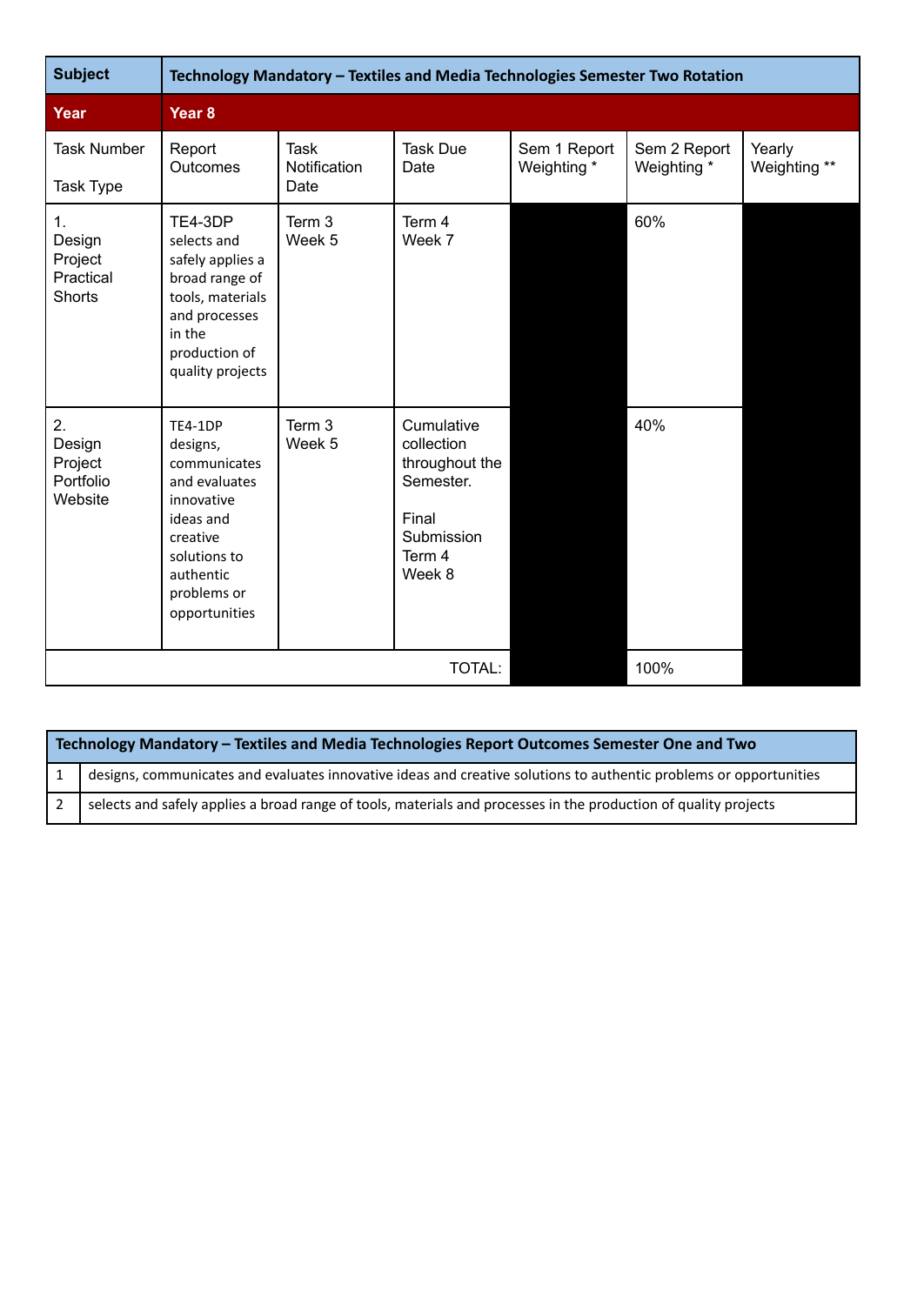| <b>Subject</b>                             | Technology Mandatory - Metal and Graphics Technologies Semester One Rotation                                                                             |                                     |                                                                                                    |                             |                             |                        |
|--------------------------------------------|----------------------------------------------------------------------------------------------------------------------------------------------------------|-------------------------------------|----------------------------------------------------------------------------------------------------|-----------------------------|-----------------------------|------------------------|
| Year                                       | Year <sub>8</sub>                                                                                                                                        |                                     |                                                                                                    |                             |                             |                        |
| <b>Task Number</b><br><b>Task Type</b>     | Report<br>Outcomes                                                                                                                                       | <b>Task</b><br>Notification<br>Date | <b>Task Due</b><br>Date                                                                            | Sem 1 Report<br>Weighting * | Sem 2 Report<br>Weighting * | Yearly<br>Weighting ** |
| 1.<br>Design<br>Project<br>Garden<br>Spade | TE4-3DP<br>selects and<br>safely applies a<br>broad range of<br>tools, materials<br>and processes<br>in the<br>production of<br>quality projects         | Term 1<br>Week 5                    | Term <sub>2</sub><br>Week 7                                                                        | 30%                         |                             |                        |
| 2.<br>Graphic Art<br>Design<br>Project     | TE4-3DP<br>selects and<br>safely applies a<br>broad range of<br>tools, materials<br>and processes<br>in the<br>production of<br>quality projects         | Term 1<br>Week 5                    | Term <sub>2</sub><br>Week 7                                                                        | 30%                         |                             |                        |
| 2.<br>Learning<br>Portfolio                | TE4-1DP<br>designs,<br>communicates<br>and evaluates<br>innovative<br>ideas and<br>creative<br>solutions to<br>authentic<br>problems or<br>opportunities | Term 1<br>Week 5                    | Cumulative<br>collection<br>throughout the<br>Semester.<br>Final<br>Submission<br>Term 2<br>Week 8 | 40%                         |                             |                        |
|                                            |                                                                                                                                                          |                                     | TOTAL:                                                                                             | 100%                        |                             |                        |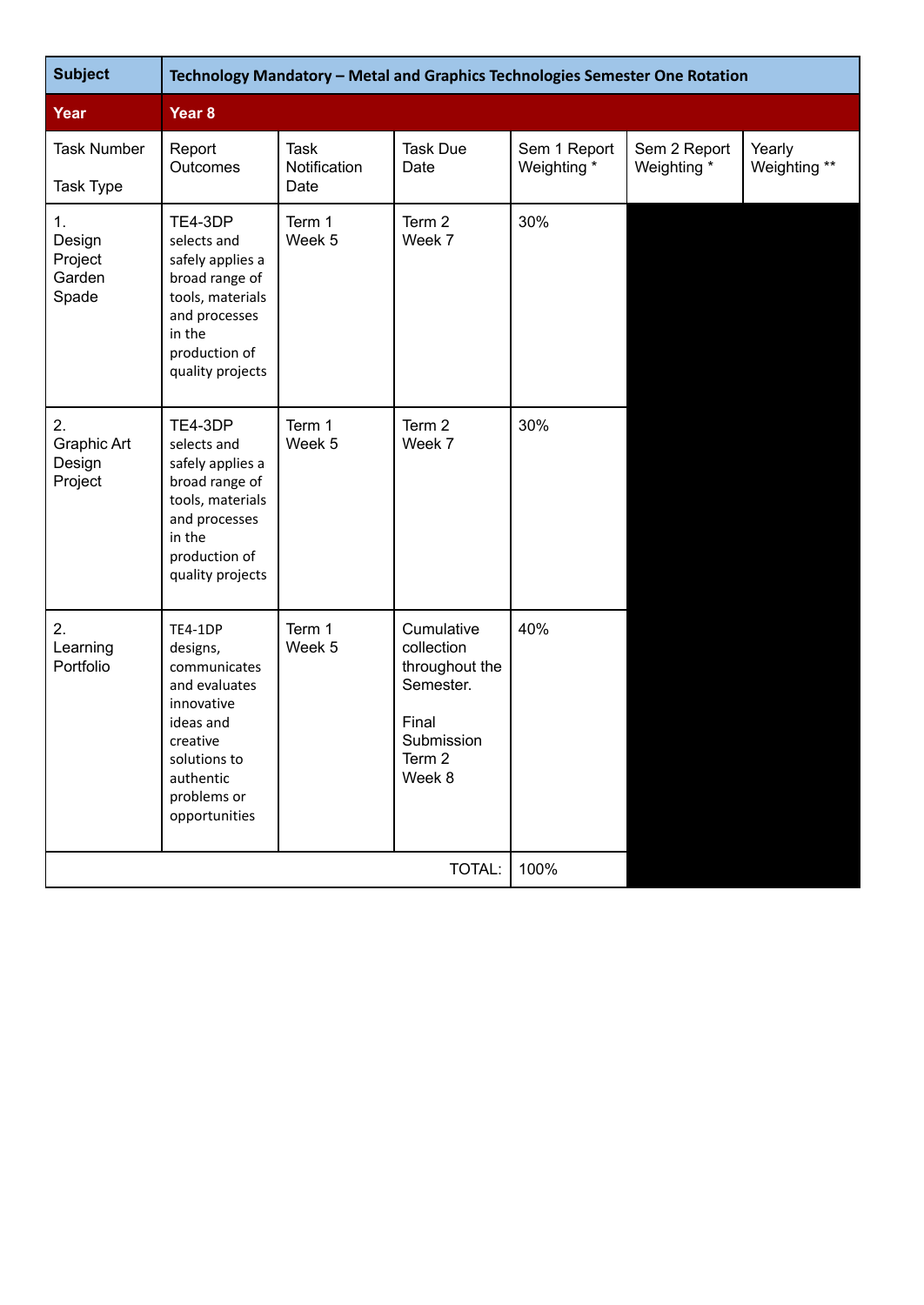| <b>Subject</b>                             | Technology Mandatory - Metal and Graphics Technologies Semester Two Rotation                                                                             |                                     |                                                                                                    |                             |                             |                        |
|--------------------------------------------|----------------------------------------------------------------------------------------------------------------------------------------------------------|-------------------------------------|----------------------------------------------------------------------------------------------------|-----------------------------|-----------------------------|------------------------|
| Year                                       | Year <sub>8</sub>                                                                                                                                        |                                     |                                                                                                    |                             |                             |                        |
| <b>Task Number</b><br>Task Type            | Report<br>Outcomes                                                                                                                                       | <b>Task</b><br>Notification<br>Date | <b>Task Due</b><br>Date                                                                            | Sem 1 Report<br>Weighting * | Sem 2 Report<br>Weighting * | Yearly<br>Weighting ** |
| 1.<br>Design<br>Project<br>Garden<br>Spade | TE4-3DP<br>selects and<br>safely applies a<br>broad range of<br>tools, materials<br>and processes<br>in the<br>production of<br>quality projects         | Term 3<br>Week 5                    | Term 4<br>Week 7                                                                                   |                             | 30%                         |                        |
| 2.<br>Graphic Art<br>Design<br>Project     | TE4-3DP<br>selects and<br>safely applies a<br>broad range of<br>tools, materials<br>and processes<br>in the<br>production of<br>quality projects         | Term 3<br>Week 5                    | Term 4<br>Week 7                                                                                   |                             | 30%                         |                        |
| 2.<br>Learning<br>Portfolio                | TE4-1DP<br>designs,<br>communicates<br>and evaluates<br>innovative<br>ideas and<br>creative<br>solutions to<br>authentic<br>problems or<br>opportunities | Term 3<br>Week 5                    | Cumulative<br>collection<br>throughout the<br>Semester.<br>Final<br>Submission<br>Term 4<br>Week 8 |                             | 40%                         |                        |
|                                            |                                                                                                                                                          |                                     | TOTAL:                                                                                             |                             | 100%                        |                        |

| Technology Mandatory - Metal and Graphics Technologies Report Outcomes Semester One and Two                        |  |  |  |
|--------------------------------------------------------------------------------------------------------------------|--|--|--|
| designs, communicates and evaluates innovative ideas and creative solutions to authentic problems or opportunities |  |  |  |
| selects and safely applies a broad range of tools, materials and processes in the production of quality projects   |  |  |  |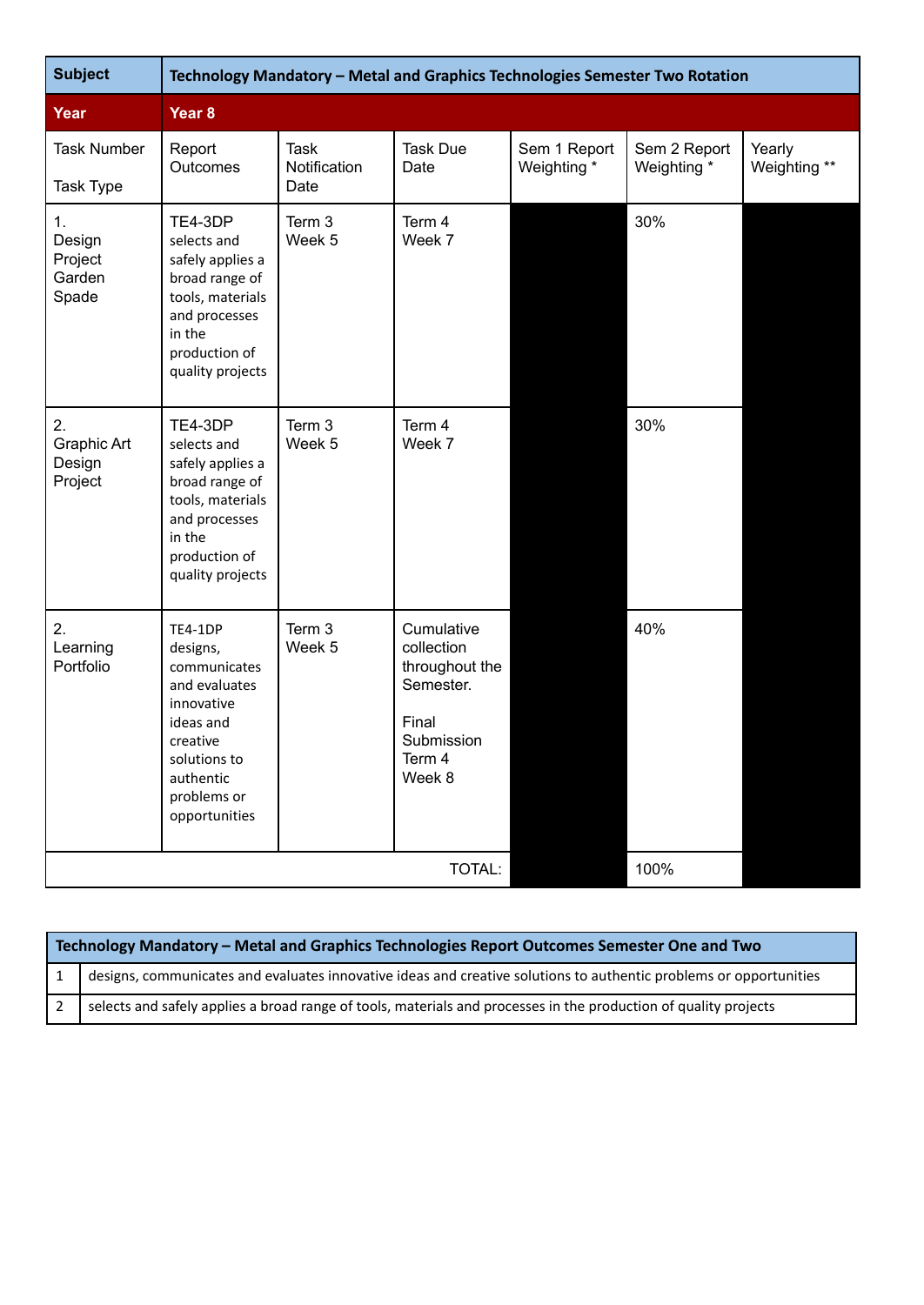| <b>Subject</b>                  | <b>French</b>      |                                     |                                                                                 |                             |                             |                        |
|---------------------------------|--------------------|-------------------------------------|---------------------------------------------------------------------------------|-----------------------------|-----------------------------|------------------------|
| Year                            | Year <sub>8</sub>  |                                     |                                                                                 |                             |                             |                        |
| <b>Task Number</b><br>Task Type | Report<br>Outcomes | <b>Task</b><br>Notification<br>Date | <b>Task Due</b><br>Date                                                         | Sem 1 Report<br>Weighting * | Sem 2 Report<br>Weighting * | Yearly<br>Weighting ** |
| 1. Dialogue                     | 1, 3               | Term 1, Week<br>$\overline{7}$      | Term 1, Week<br>9<br>Friday 1st<br>April                                        | 40%                         |                             |                        |
| 2. Topic Test                   | 2, 3               | Term 2, Week<br>6                   | Term 2, Week<br>8<br>Tuesday 14th<br>June (8C/8G)<br>Thursday 16th<br>June (8E) | 60%                         |                             |                        |
| 3.<br>Advertisement             | 1, 4               | Term 3, Week<br>6                   | Term 3, Week<br>8                                                               |                             | 35%                         |                        |
| 4. Yearly<br>Examination        | 2, 3, 4            | Term 4, Week<br>5                   | Term 4, Week<br>6                                                               |                             | 65%                         |                        |
|                                 |                    |                                     | <b>TOTAL:</b>                                                                   | 100%                        | 100%                        | 100%                   |

|   | <b>French Report Outcomes</b>                                                                                                        |
|---|--------------------------------------------------------------------------------------------------------------------------------------|
|   | uses French to interact with others to exchange information, ideas and opinions on topics of interest.                               |
| 2 | identifies main ideas and specific information in a range of written, spoken and digital texts, and responds in French or<br>English |
| 3 | composes texts for different purposes and audiences, using known linguistic structures                                               |
| 4 | identifies that language use reflects cultural ideas, values and beliefs                                                             |